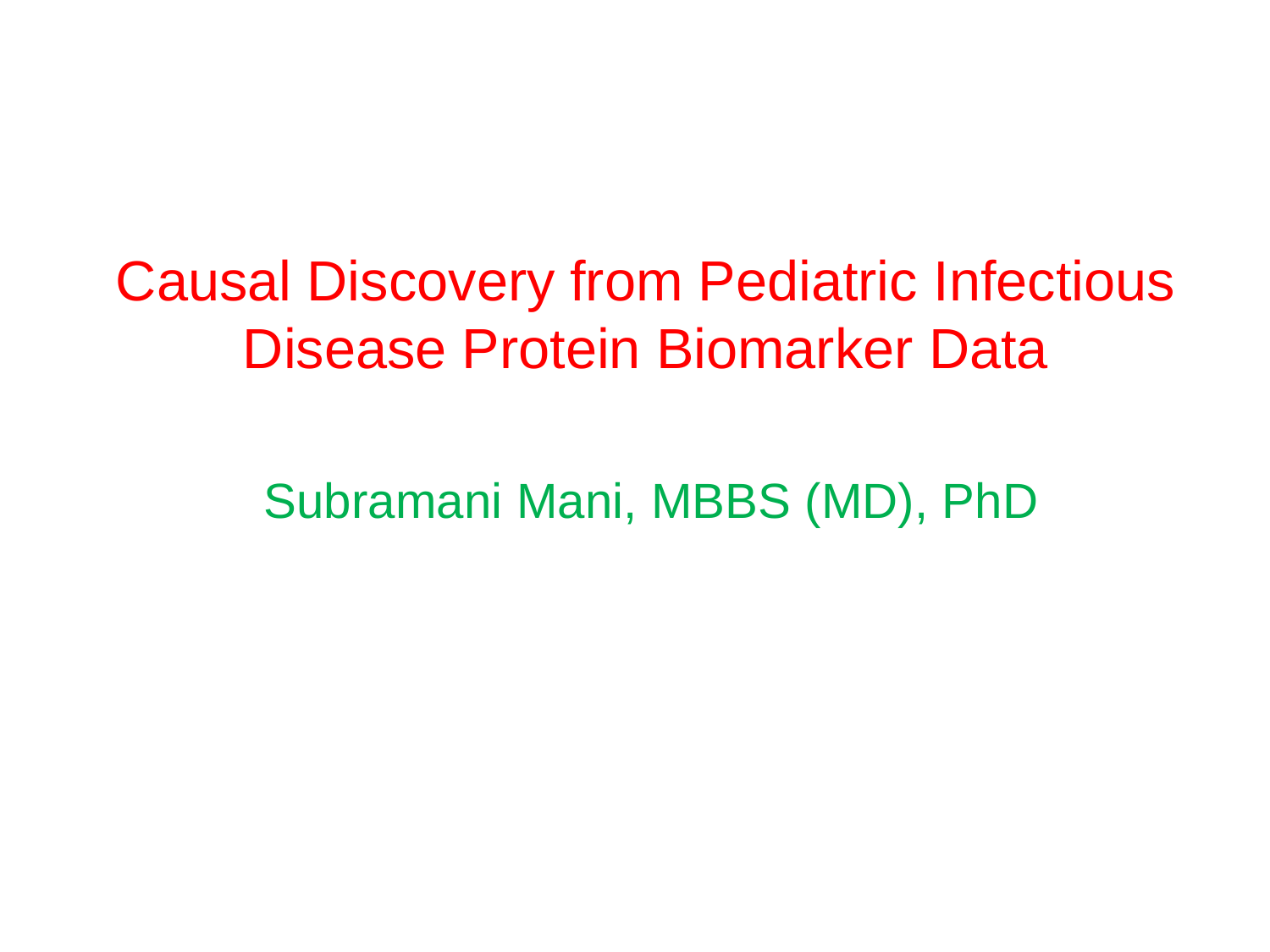#### Conflict of Interest

• None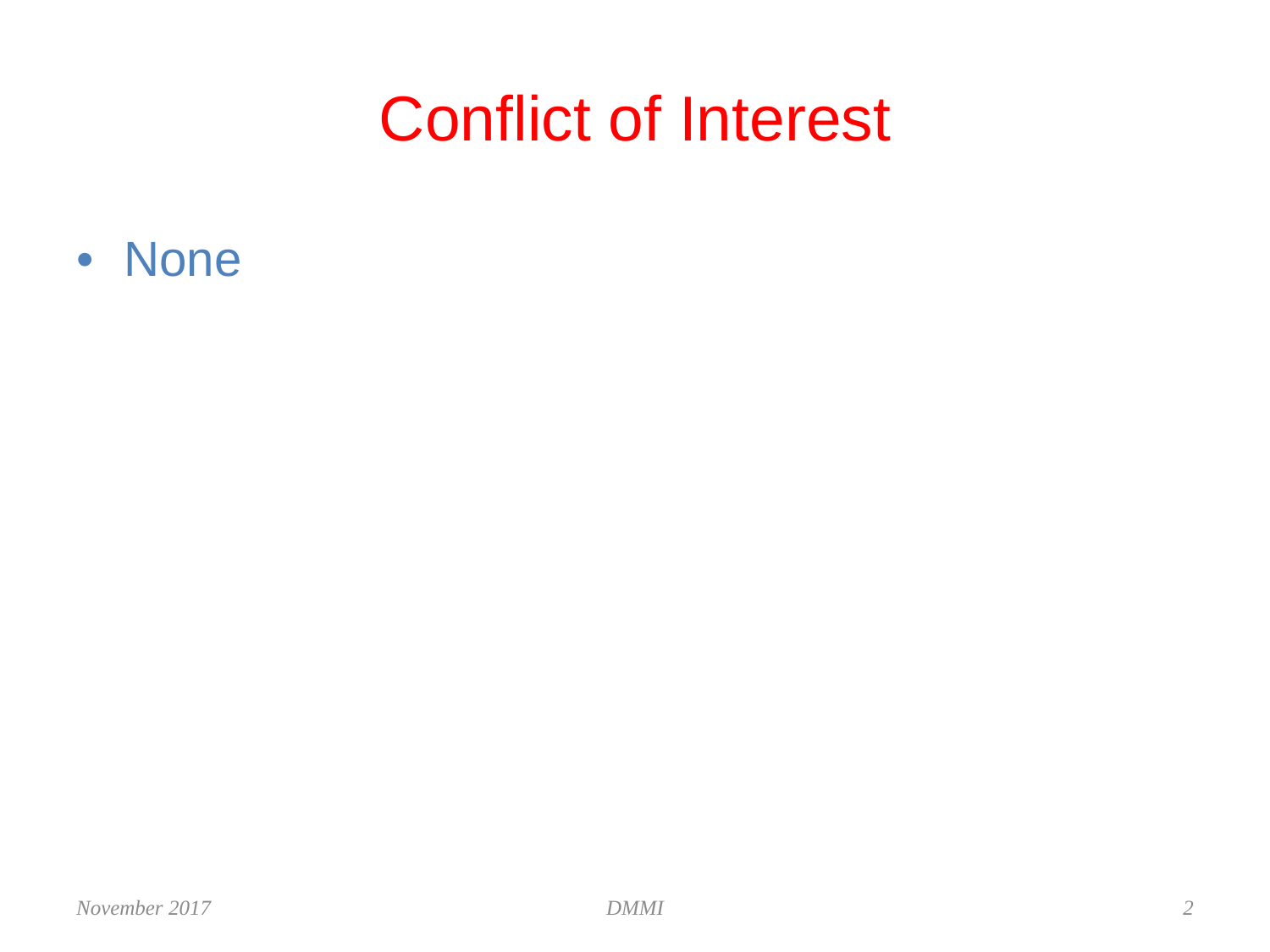## Roadmap

- Introduction to causal discovery from observational data
- Y structure theorem
- BLCD algorithm
- Results
	- Late onset neonatal sepsis biomarkers
	- Pediatric infections biomarkers
- Discussion
	- Effect of hidden variables
	- Biomarker causal modeling challenges
- Future directions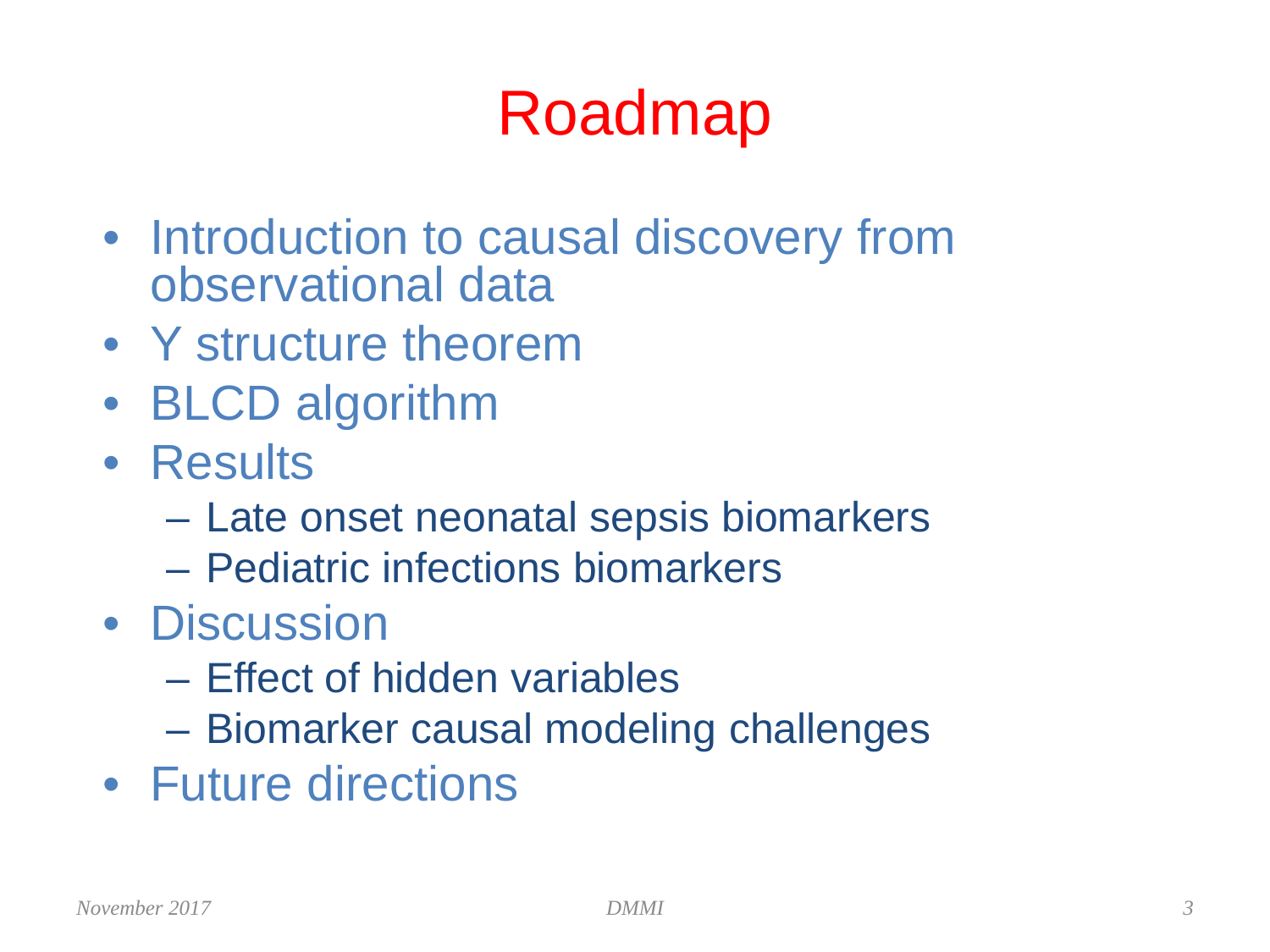# Why Causality?

- Causal knowledge has the potential to tell us the effects of manipulation of the world.
- Gives us the insight to plan interventions leading to desirable outcomes.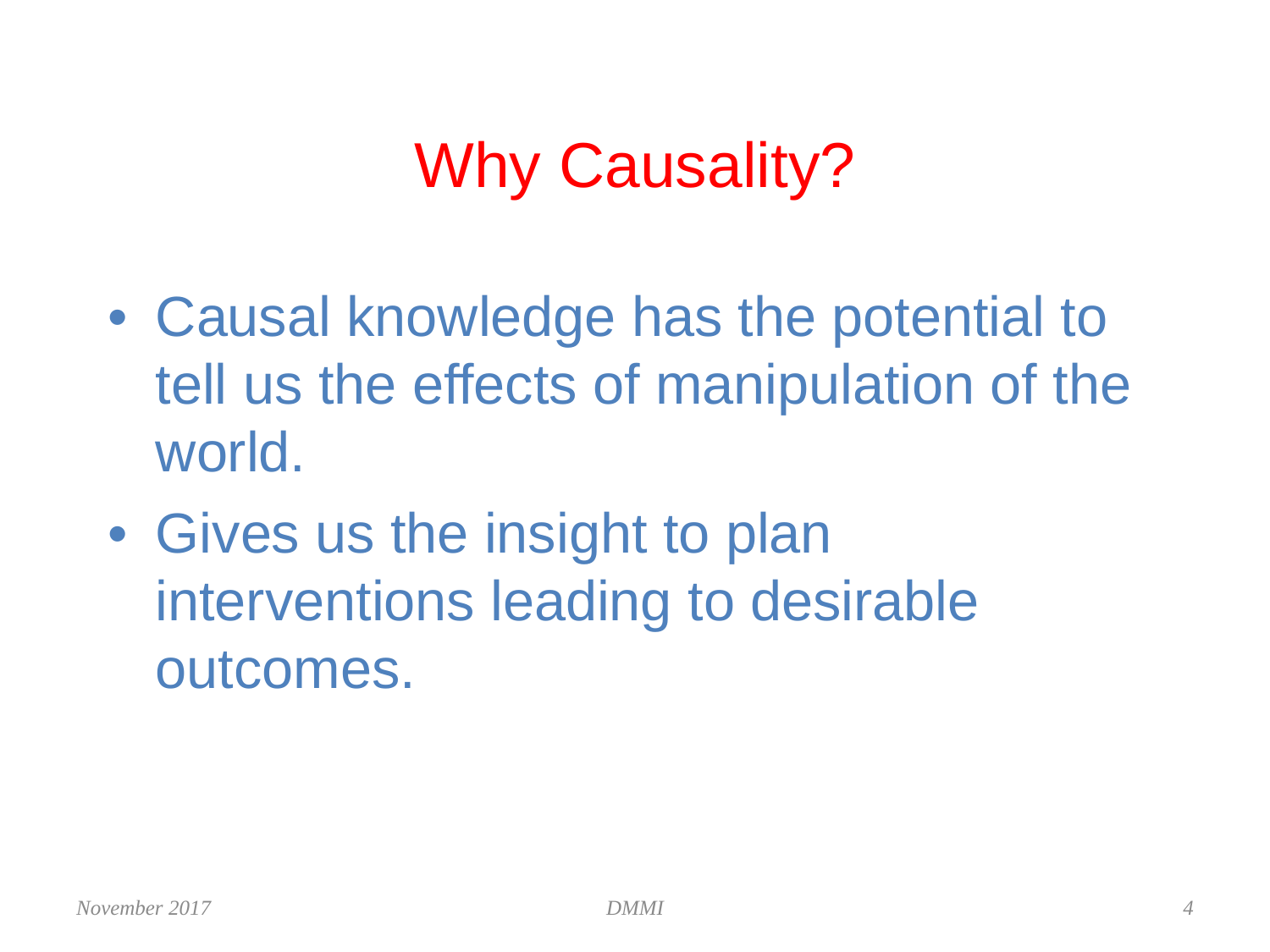# Learning Causality from Observational Data

- Challenging due to the presence of hidden confounders.
- Use of a causal Bayesian network framework
- Two basic search approaches are typically employed
	- Constrained based
	- Score based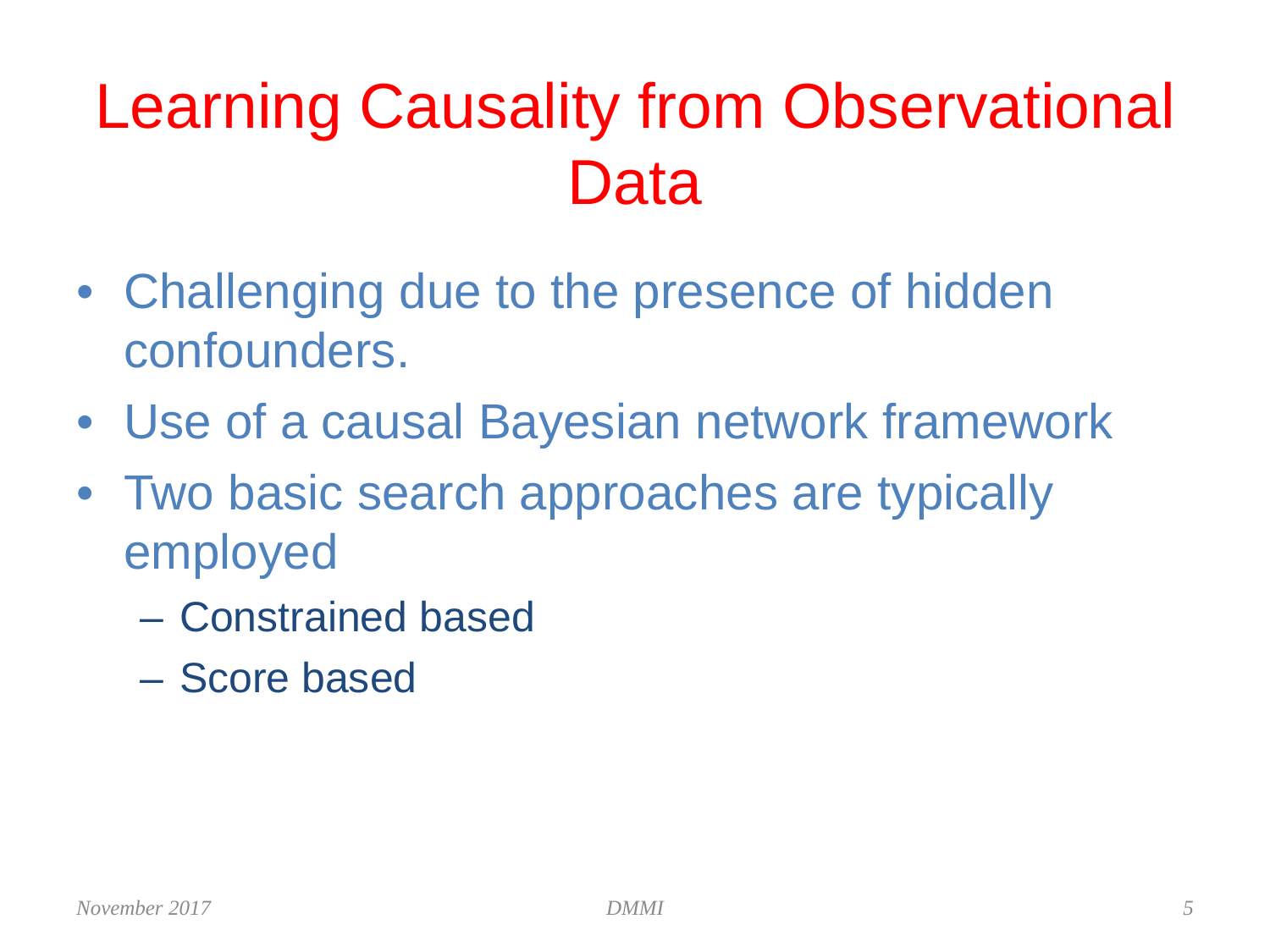## Y Structure



- *X* causally influences *Z*.
- The arc from *X* to *Z* is unconfounded.
- The effect on *Z* of manipulating *X* is just P(*Z* | *X*)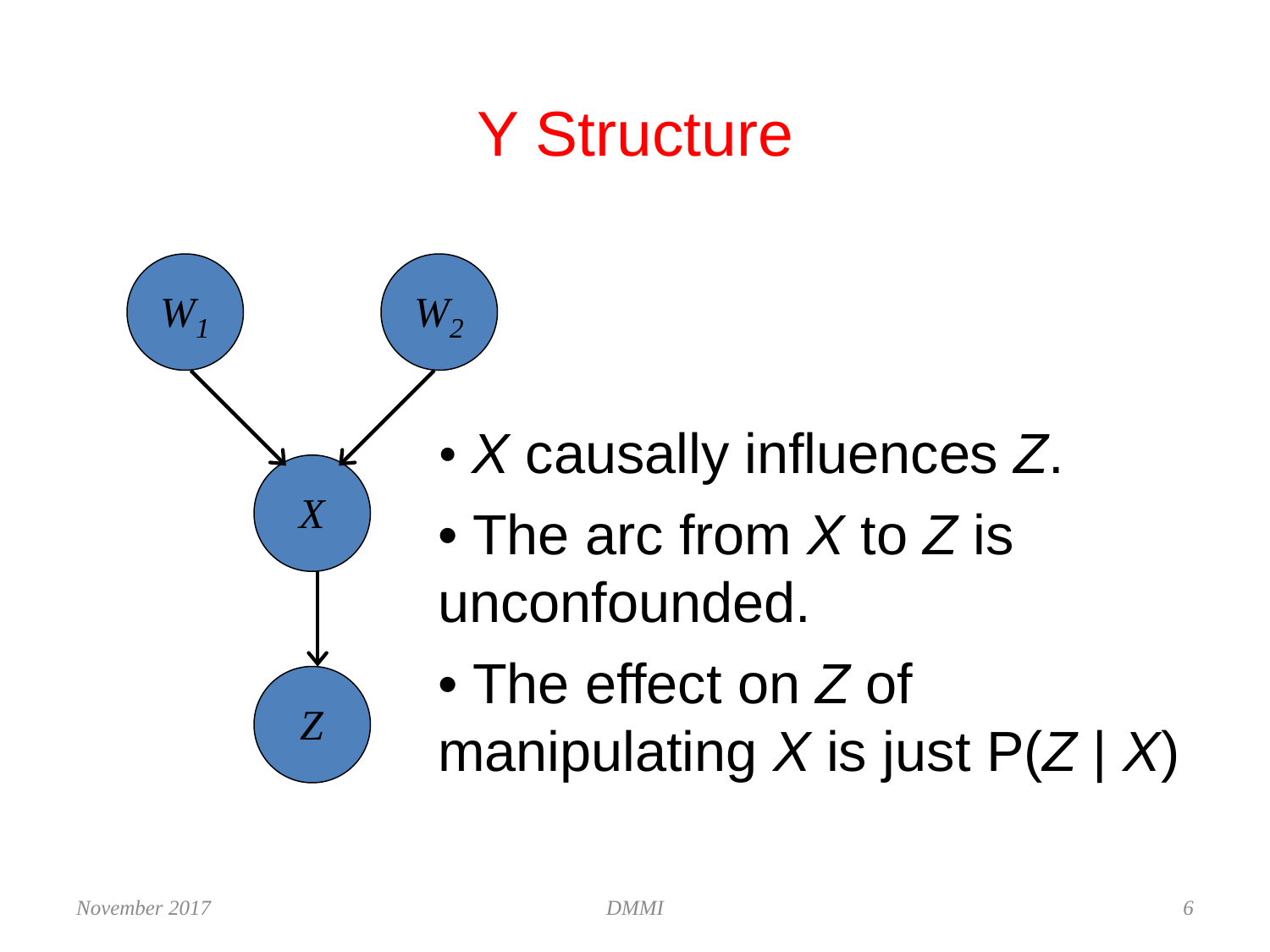## Y Equivalent Structure

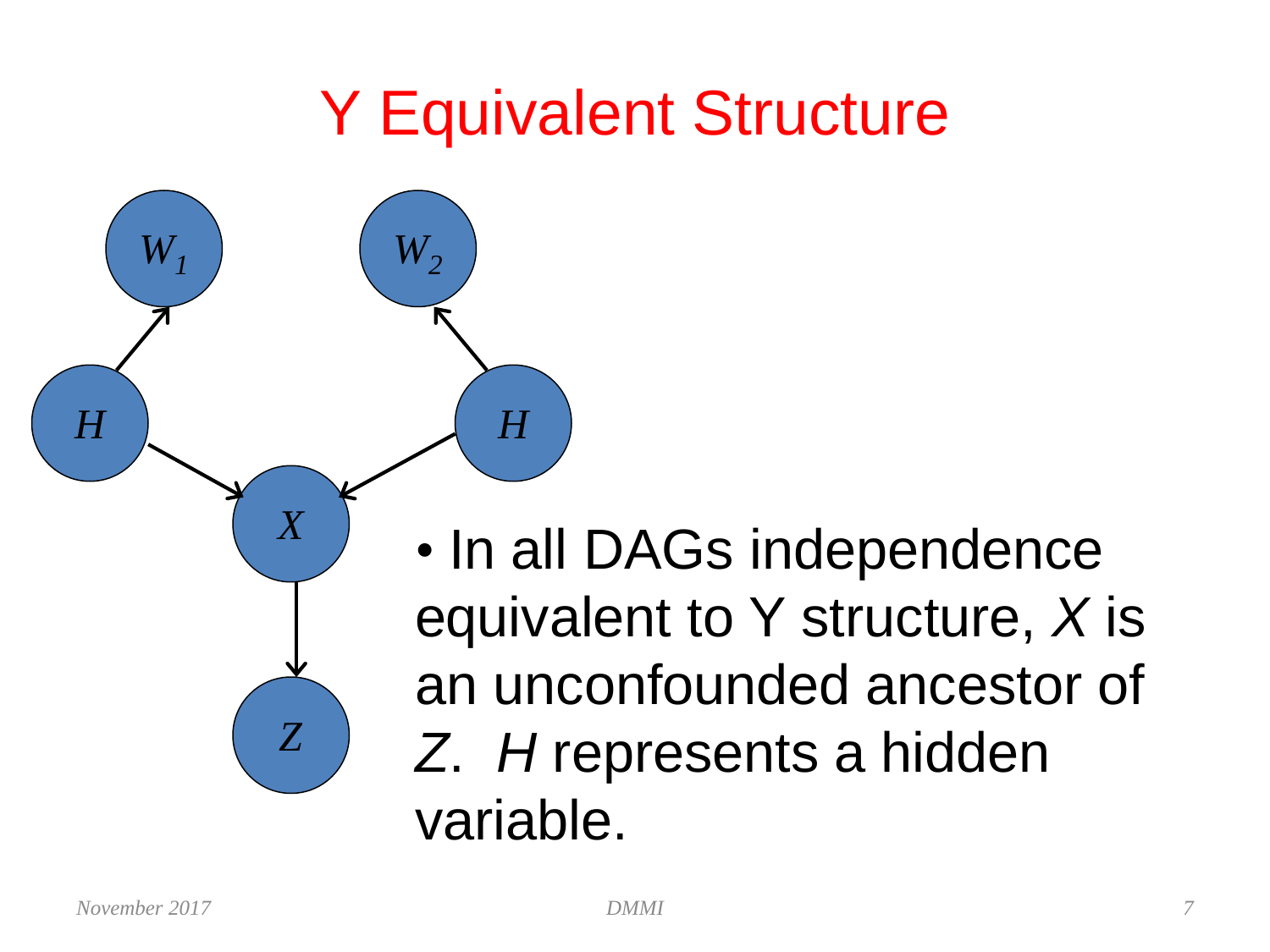## Y Structure Sufficiency Theorem

• The Y structure sufficiency theorem indicates that local Bayesian causal discovery using Y structures is possible (under assumptions), even when the data generating process is assumed to be a causal Bayesian network with hidden variables. See [1] for a proof of correctness.

*[1]. Mani, S., Spirtes, P., & Cooper, G.F. (2006). A theoretical study of Y structures for causal discovery. UAI 2006, pp. 314-323. Corvallis, OR: AUAI Press.*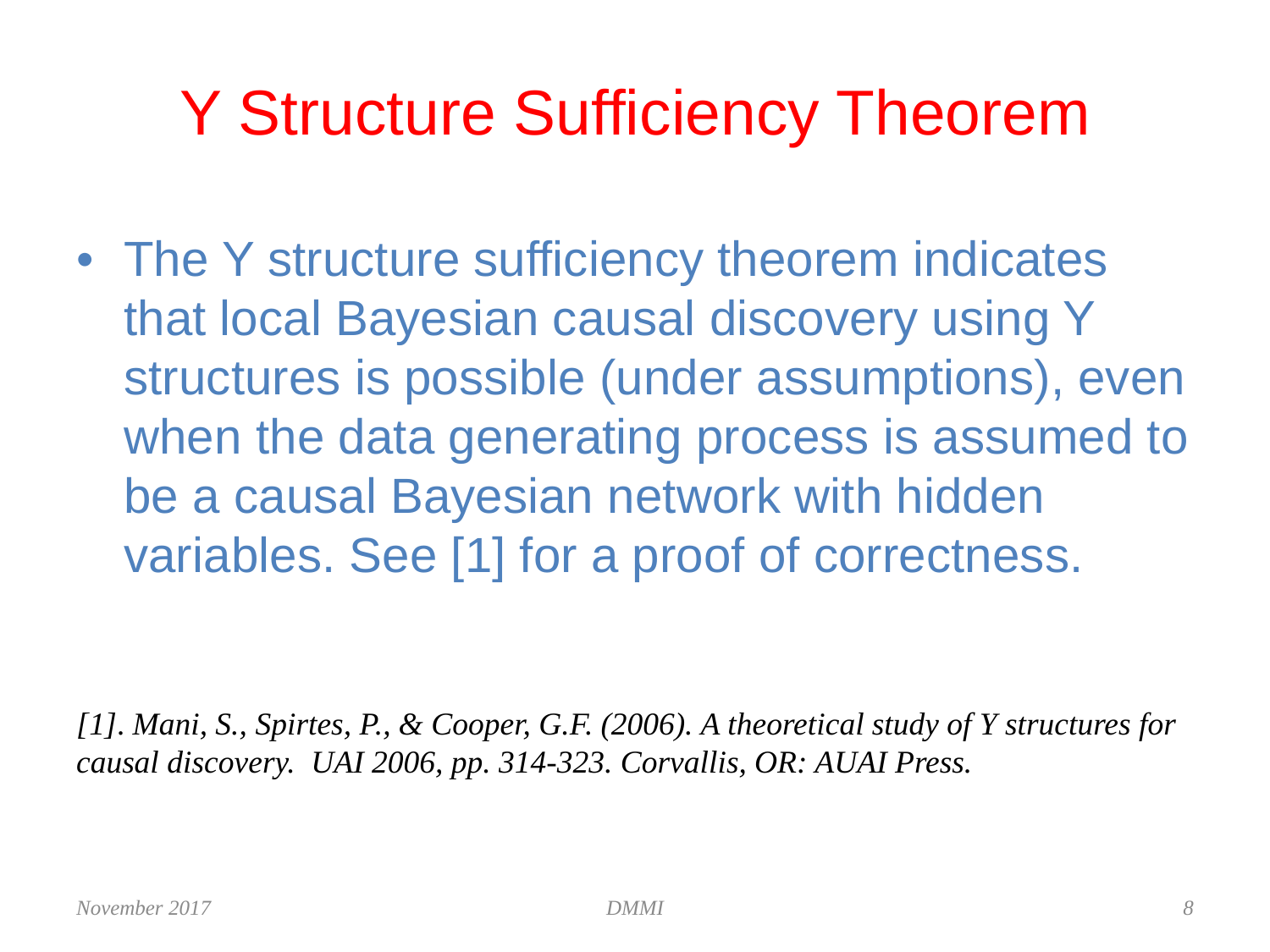# Markov Blanket (MB)

- The MB of a node *X* in a causal Bayesian network G is the union of
	- The set of parents of *X*
	- The children of *X*
	- The parents of the children of *X*
- Conditioning on the MB of a node *X*, makes *X* independent of all the other nodes in G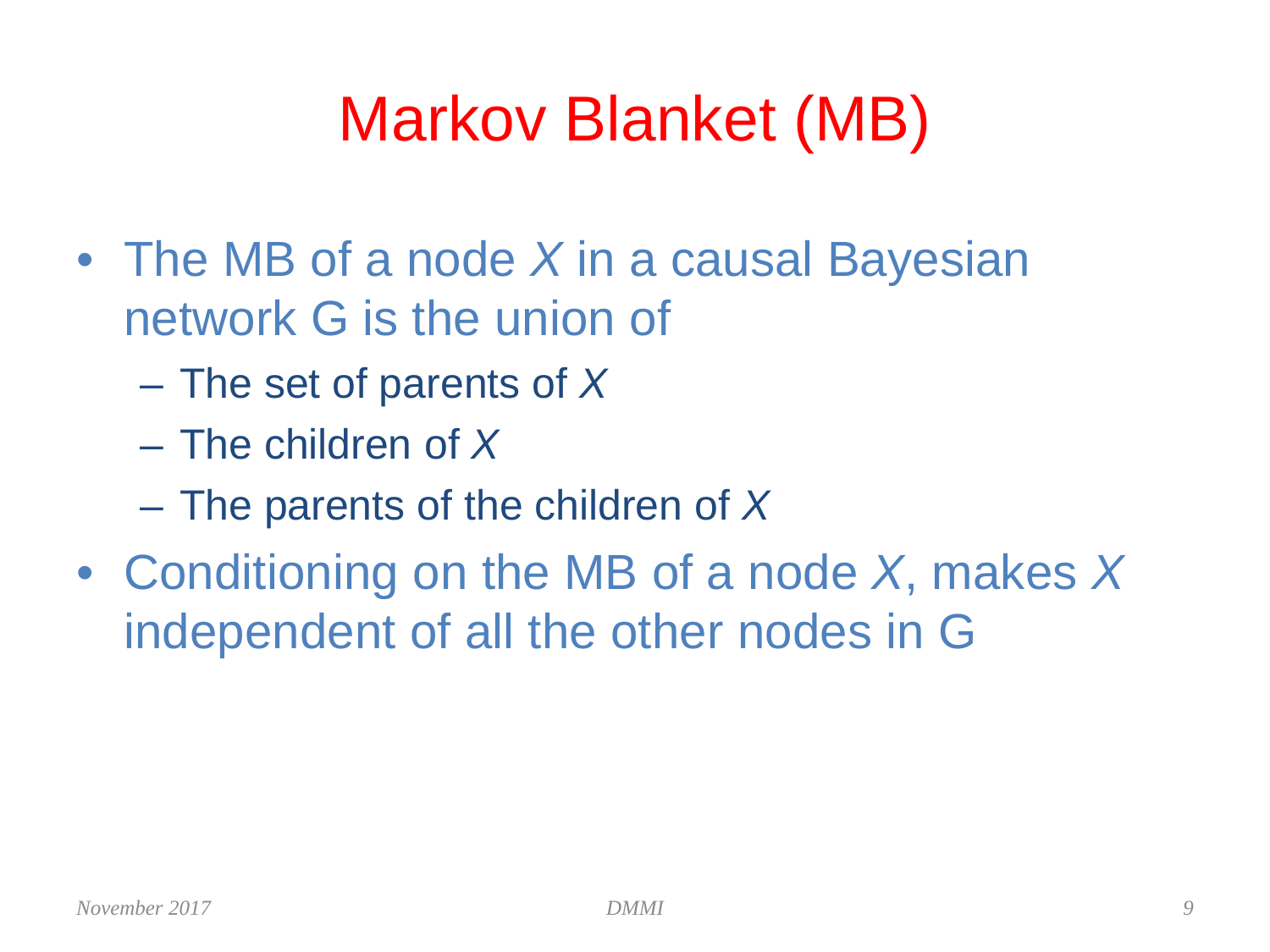#### BLCD—A Bayesian Local Causal Discovery Algorithm

- Assumptions for Causal Discovery
	- Markov assumption.
	- Faithfulness assumption.
	- There is a data generating Bayesian network B that has a structure S that is Markov and faithful to the distribution that B represents.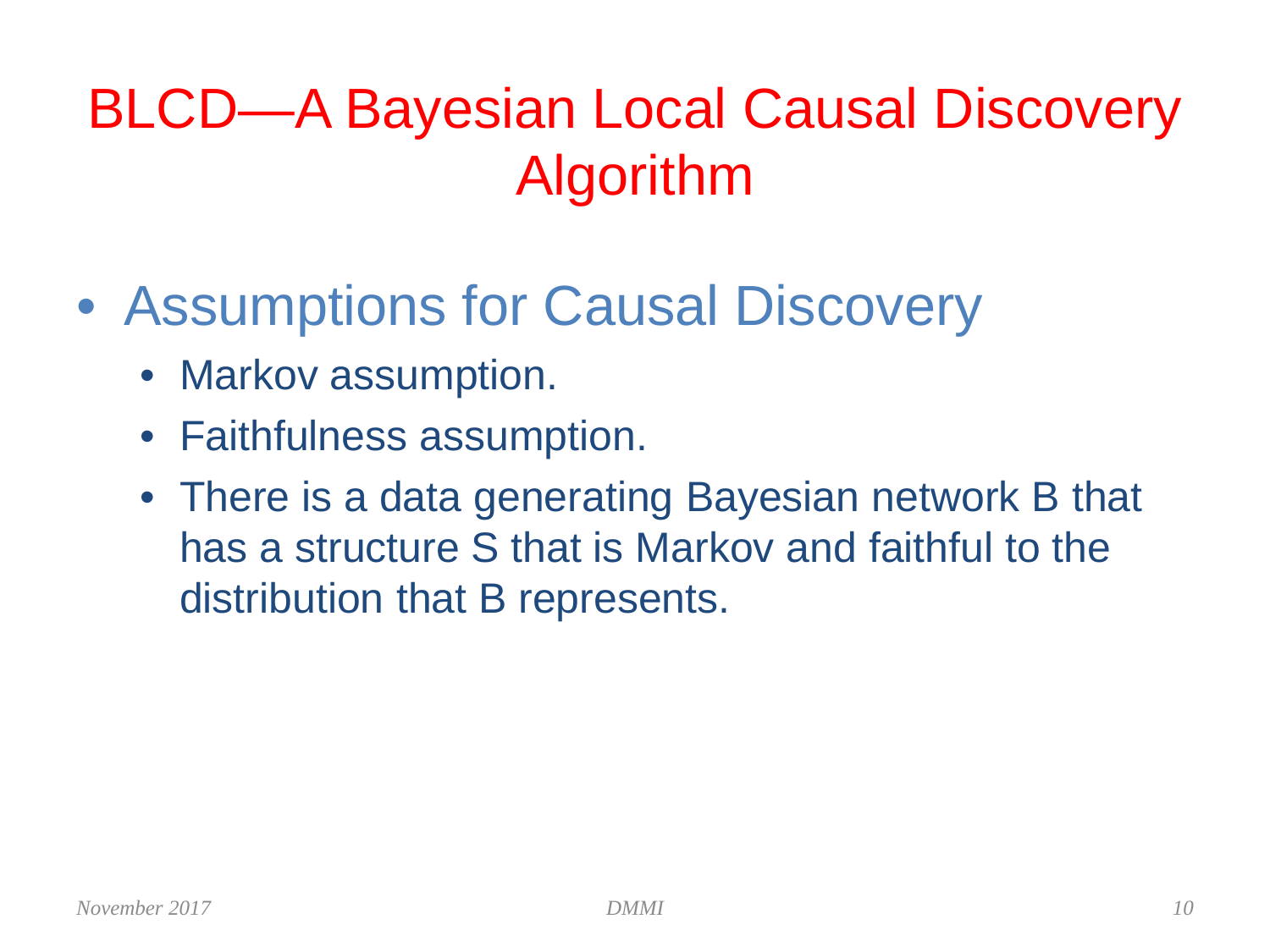# BLCD Scoring Measure

- Total number of DAGs G<sub>i</sub> on four measured variables is 543.
- Estimates the unconfounded causal influence of *X* on *Z*, where D denotes observational data.

$$
P(X \Rightarrow Z | D) \cong \frac{\text{Score}(Y \text{ structure} | D)}{\sum_{i=1}^{543} \text{Score}(G_i | D)}
$$
  
where  $\Rightarrow$  denotes unconfounded causation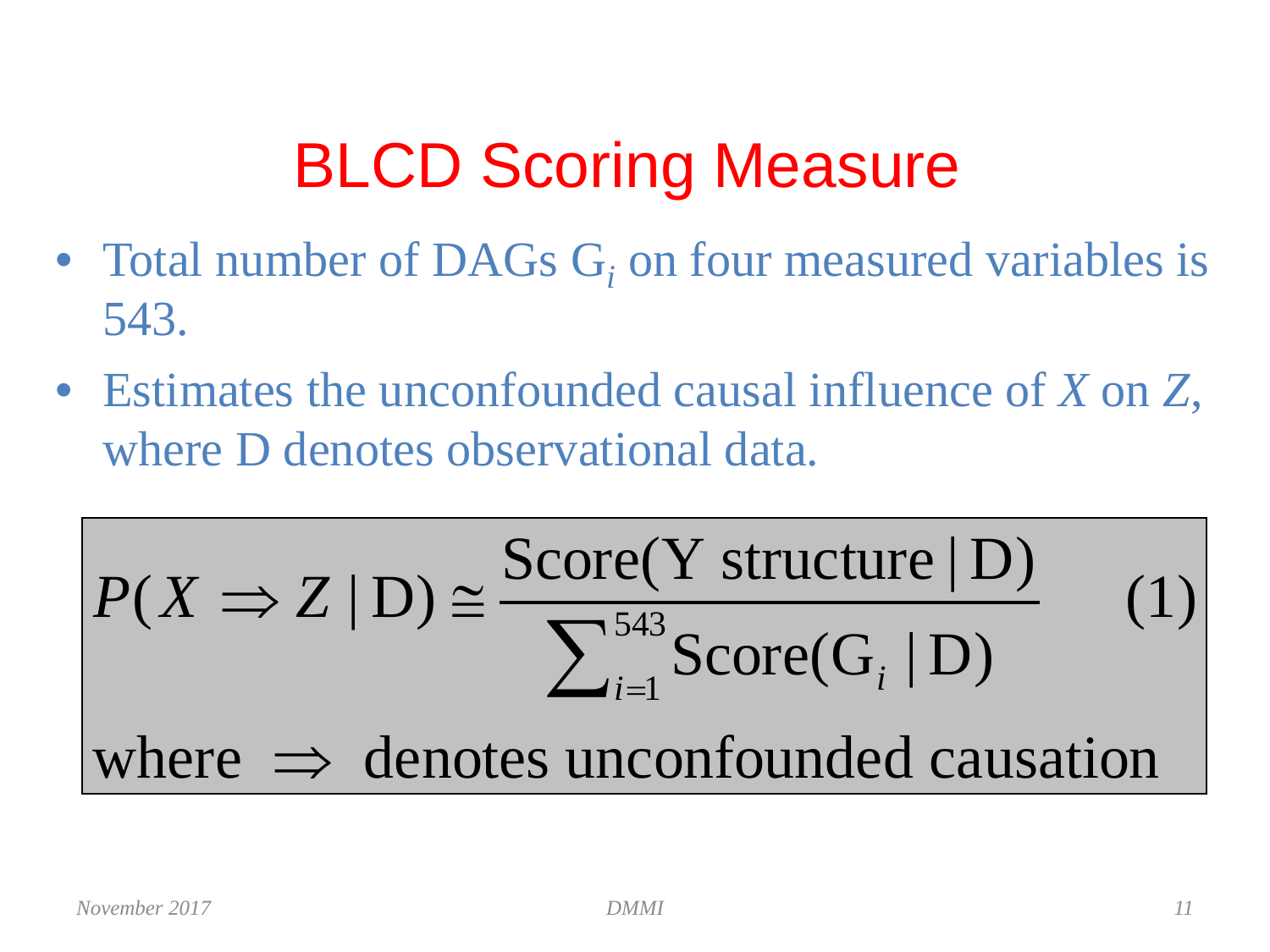# BLCD: Steps

- 1. Derive the MB of each node  $X \in V$ . Let **B** denote the MB of *X*.
	- A greedy forward and backward heuristic search is used for this step.
- 2. Update **B**. If *X* is in the MB of *Z*, add *Z* to the MB of *X*.
- 3. Pick *W1*, *W2*, *Z* from **B**. Add *X* to get a set of 4 variables.
- 4. Derive  $P(X \rightarrow Z | D)$ .
- 5. Generate output. If  $P(X \rightarrow Z | D) > t$ , where *t* is a user-<br>set threshold, then output  $X \rightarrow Z$  as plausibly causal.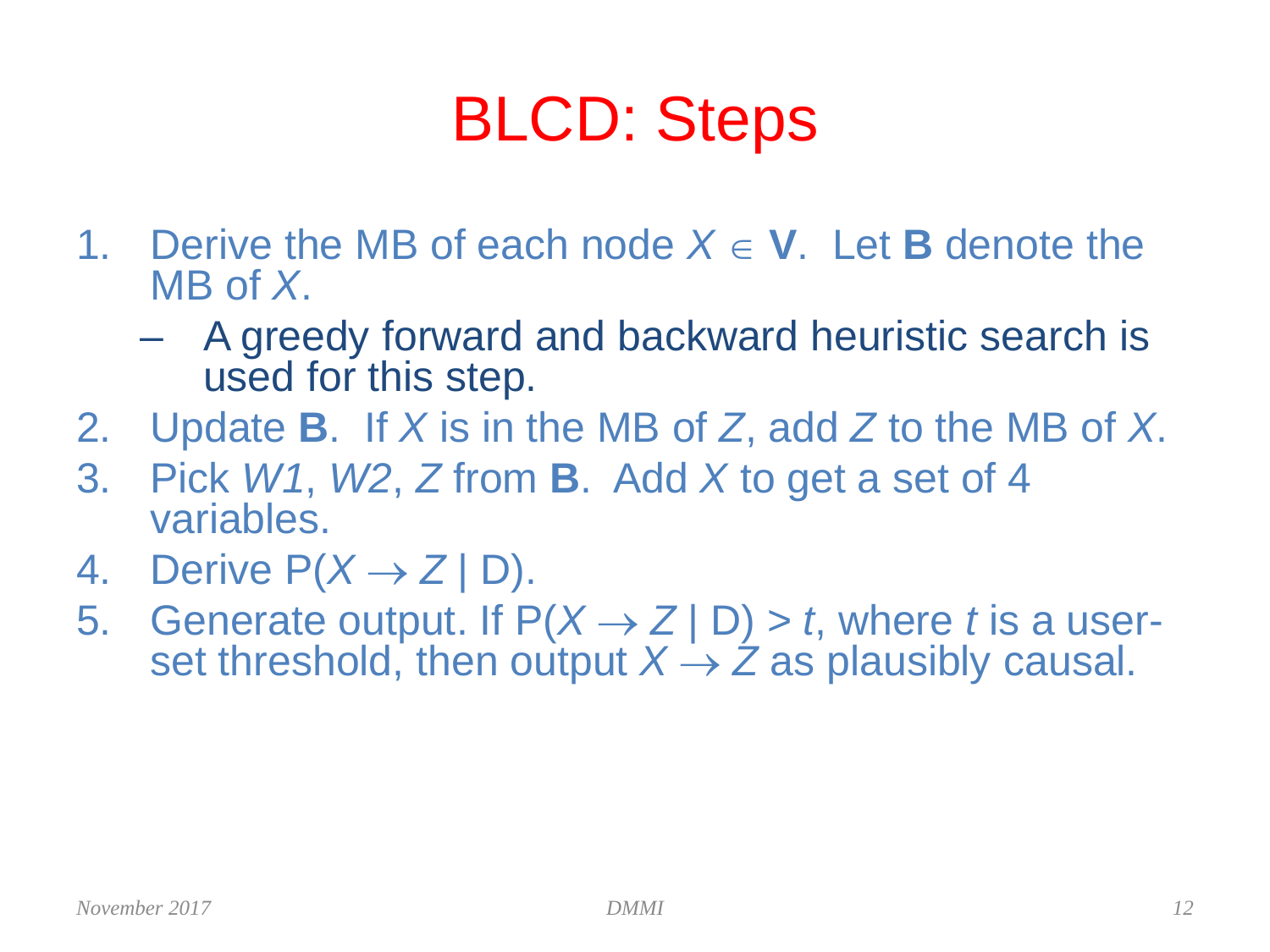# BLCD Algorithm Summary

- Input
	- An observational dataset *D* over a set of observed random variables **V**.
- Output
	- Probabilities of the form  $X \rightarrow Z$  for which X is an unconfounded cause of *Z* (under assumptions). See [1] for a proof of correctness.

*[1]. Mani, S., Spirtes, P., & Cooper, G.F. (2006). A theoretical study of Y structures for causal discovery. UAI 2006, pp. 314-323. Corvallis, OR: AUAI Press.*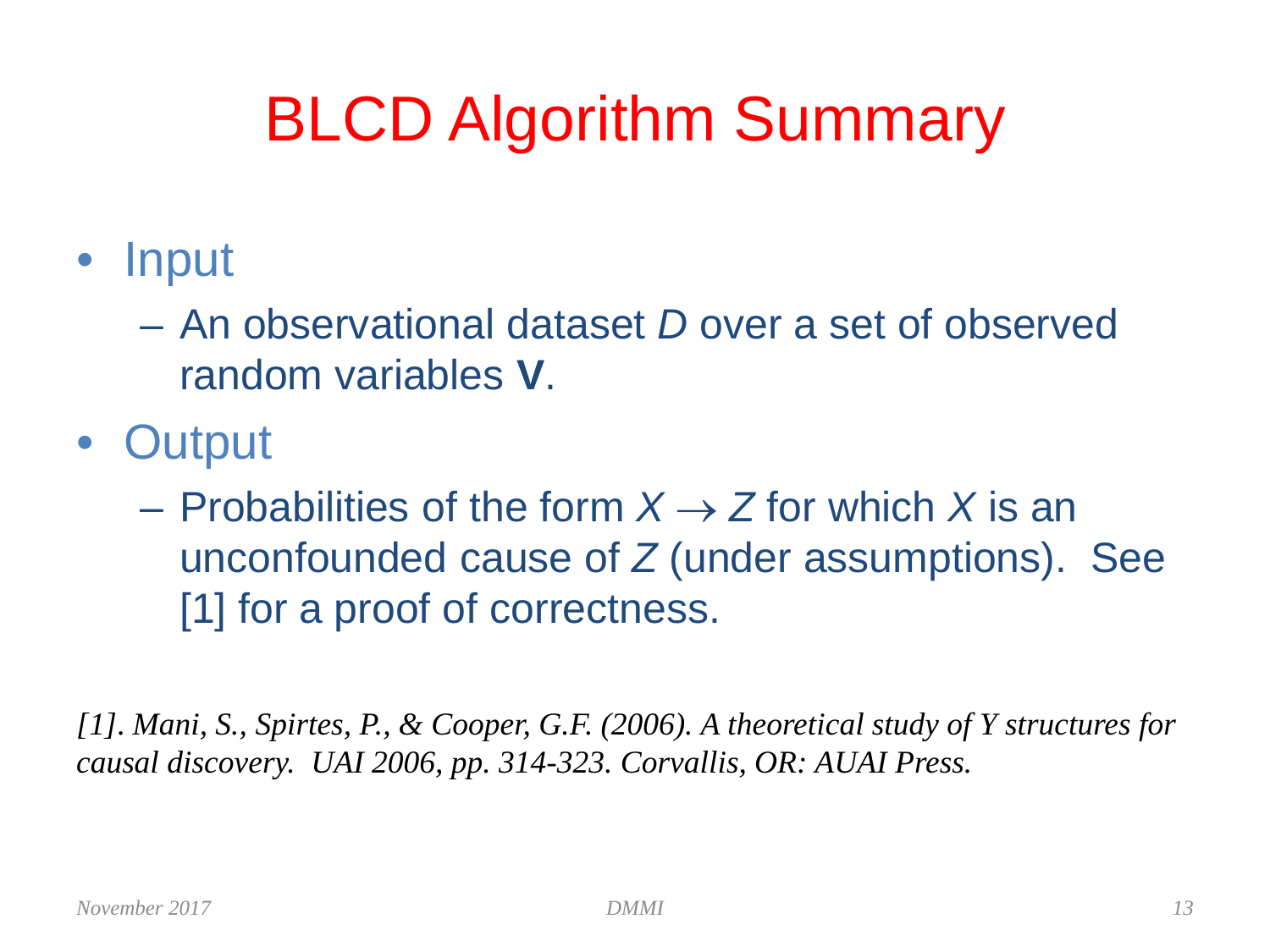### Real-World datasets

- Hypothesis: We can discover meaningful cause and effect relationships from biomedical observational data allowing for unmeasured or hidden variables
- Neonatal sepsis biomarker dataset
- Pediatric infections biomarker dataset
- To identify cause-effect relationships unconfounded by unmeasured variables using the BLCD causal discovery algorithm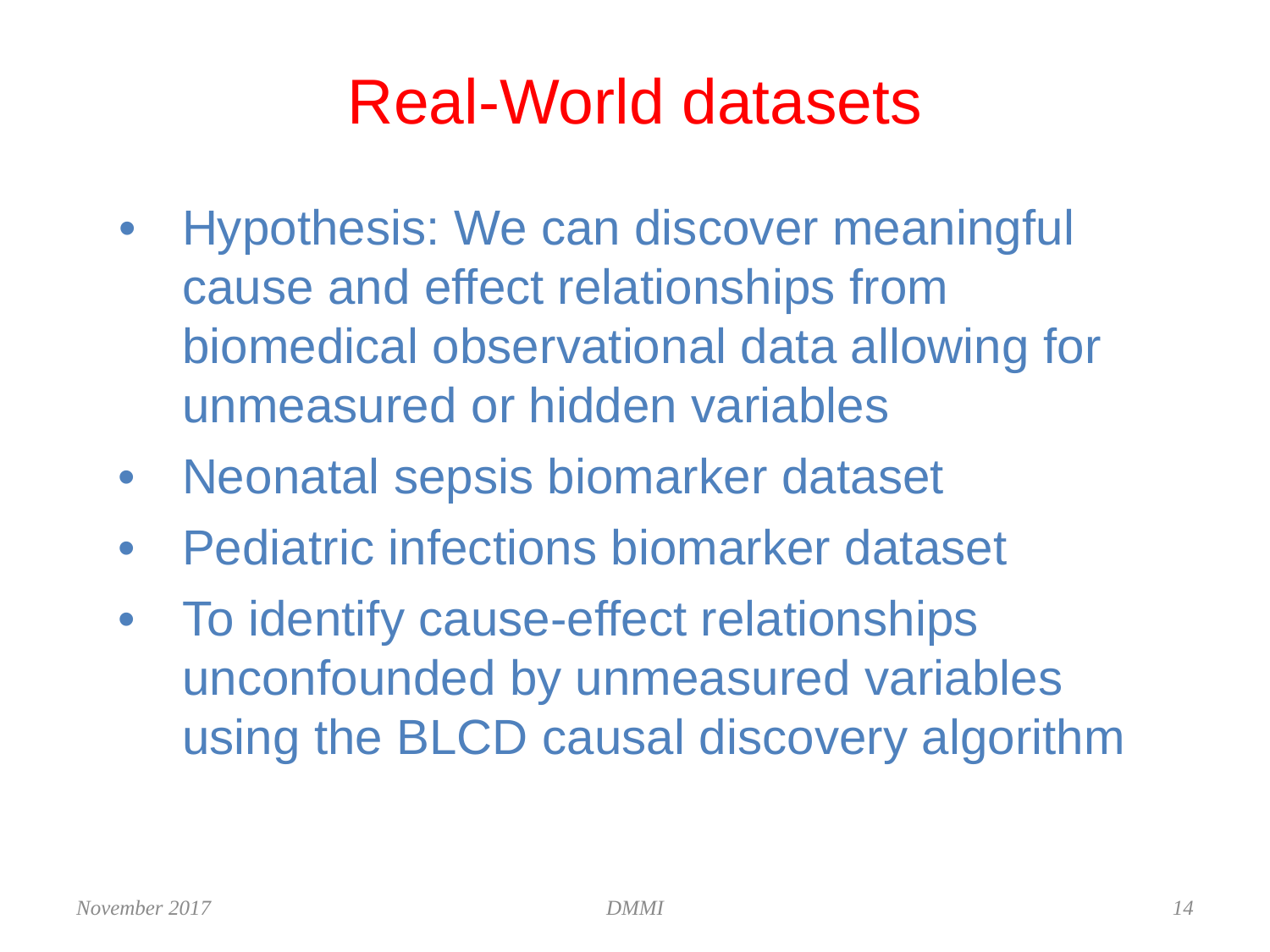### Neonatal Sepsis Dataset

- Study sample
	- 127 infants enrolled over a five year period (2007- 2012)
	- 39 cases and 88 controls
- Inclusion criteria
	- Gestational age of ≤32 weeks
	- Birth weight ≤1500 grams
	- Postnatal age of ≥5 days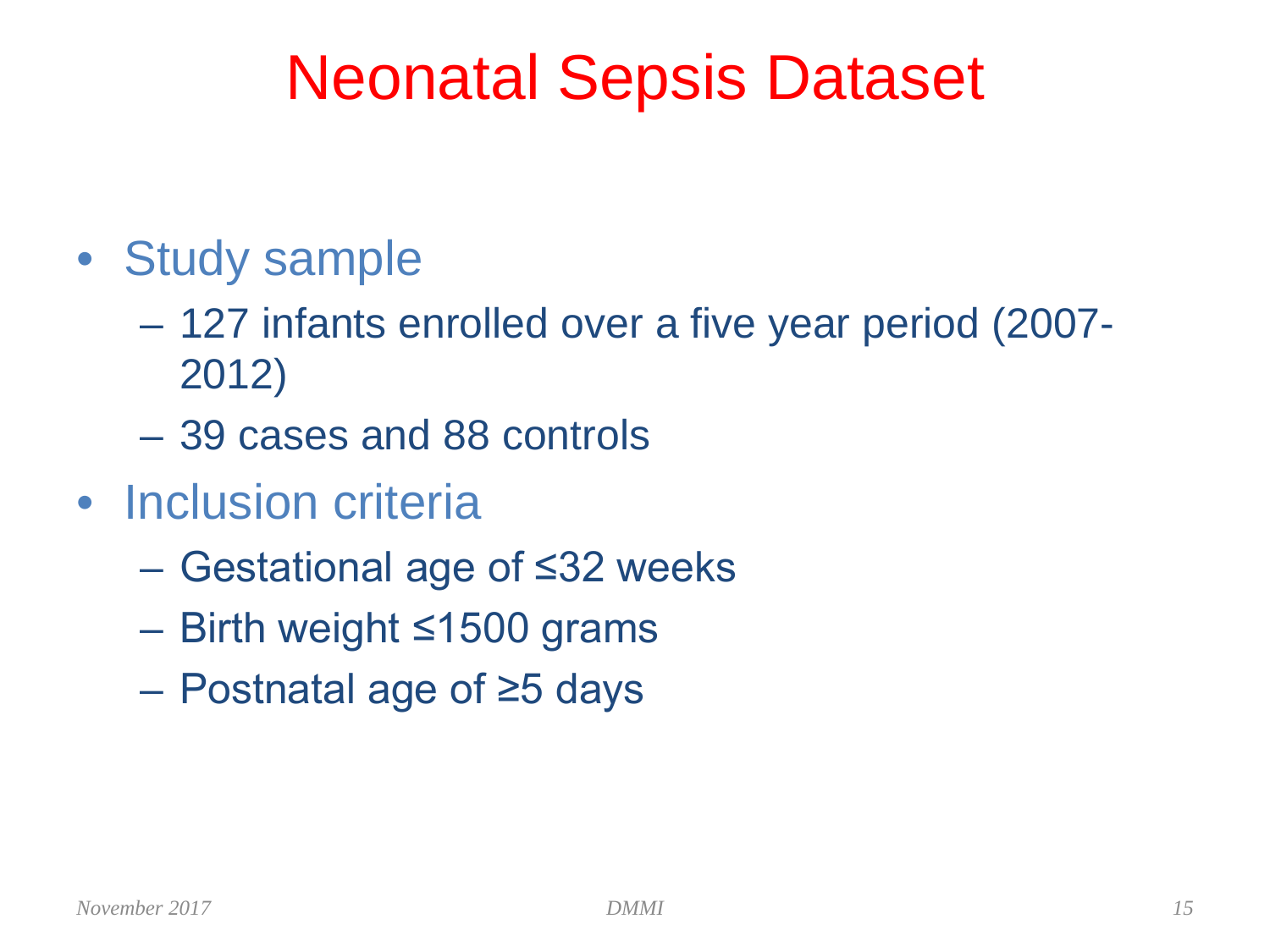## Proteomic Data

| Patient                                                                                                                                                                                                 | Protein-1                                                                                                   | Protein-2                                                                                                                                                                                       | Protein-3                                                                                                                                                                                 | . Protein-90                                                                                                                                                                                                                                                                                                                                                                                              | Diagnosis                                                                              |
|---------------------------------------------------------------------------------------------------------------------------------------------------------------------------------------------------------|-------------------------------------------------------------------------------------------------------------|-------------------------------------------------------------------------------------------------------------------------------------------------------------------------------------------------|-------------------------------------------------------------------------------------------------------------------------------------------------------------------------------------------|-----------------------------------------------------------------------------------------------------------------------------------------------------------------------------------------------------------------------------------------------------------------------------------------------------------------------------------------------------------------------------------------------------------|----------------------------------------------------------------------------------------|
| 1<br>$\overline{2}$<br>3<br>$\overline{4}$<br>$\bullet$<br>$\mathbf{r}$<br>$\bullet$<br>$\bullet$<br>$\bullet$ .<br>$\bullet$<br>$\blacksquare$<br>$\blacksquare$<br>$\blacksquare$<br>$\bullet$<br>127 | $\blacksquare$<br>$\blacksquare$<br>$\bullet$<br>$\bullet$<br>$\bullet$<br>$\blacksquare$<br>$\blacksquare$ | $\bullet$<br>$\bullet$<br>$\bullet$<br>$\bullet$<br>$\blacksquare$<br>$\mathbf{r}$<br>$\bullet$<br>$\bullet$<br>$\bullet$<br>$\bullet$<br>$\bullet$<br>$\blacksquare$<br>$\bullet$<br>$\bullet$ | $\bullet$<br>$\bullet$<br>$\bullet$<br>$\sim$<br>$\mathbf{r}$<br>$\bullet$<br>$\bullet$<br>$\bullet$<br>$\bullet$<br>$\bullet$<br>$\bullet$ .<br>$\blacksquare$<br>$\bullet$<br>$\bullet$ | $\bullet$<br>$\blacksquare$<br>$\sim$<br>$\bullet$<br>$\bullet$<br>$\bullet$<br>$\bullet$<br>$\bullet$<br>$\bullet$<br>$\bullet$<br>$\bullet$<br>$\bullet$<br>$\bullet$<br>$\bullet$<br>$\bullet$<br>$\bullet$<br>$\bullet$<br>$\bullet$<br>$\bullet$<br>$\bullet$<br>$\bullet$<br>$\bullet$<br>$\bullet$<br>$\bullet$<br>$\bullet$<br>$\bullet$<br>$\blacksquare$<br>$\bullet$<br>$\bullet$<br>$\bullet$ | <b>Sepsis</b><br>Control<br>Control<br><b>Sepsis</b><br>$\blacksquare$<br>$\mathbf{r}$ |
|                                                                                                                                                                                                         |                                                                                                             | $\bullet$                                                                                                                                                                                       | $\bullet$                                                                                                                                                                                 | $\bullet$<br>$\bullet$                                                                                                                                                                                                                                                                                                                                                                                    | Control                                                                                |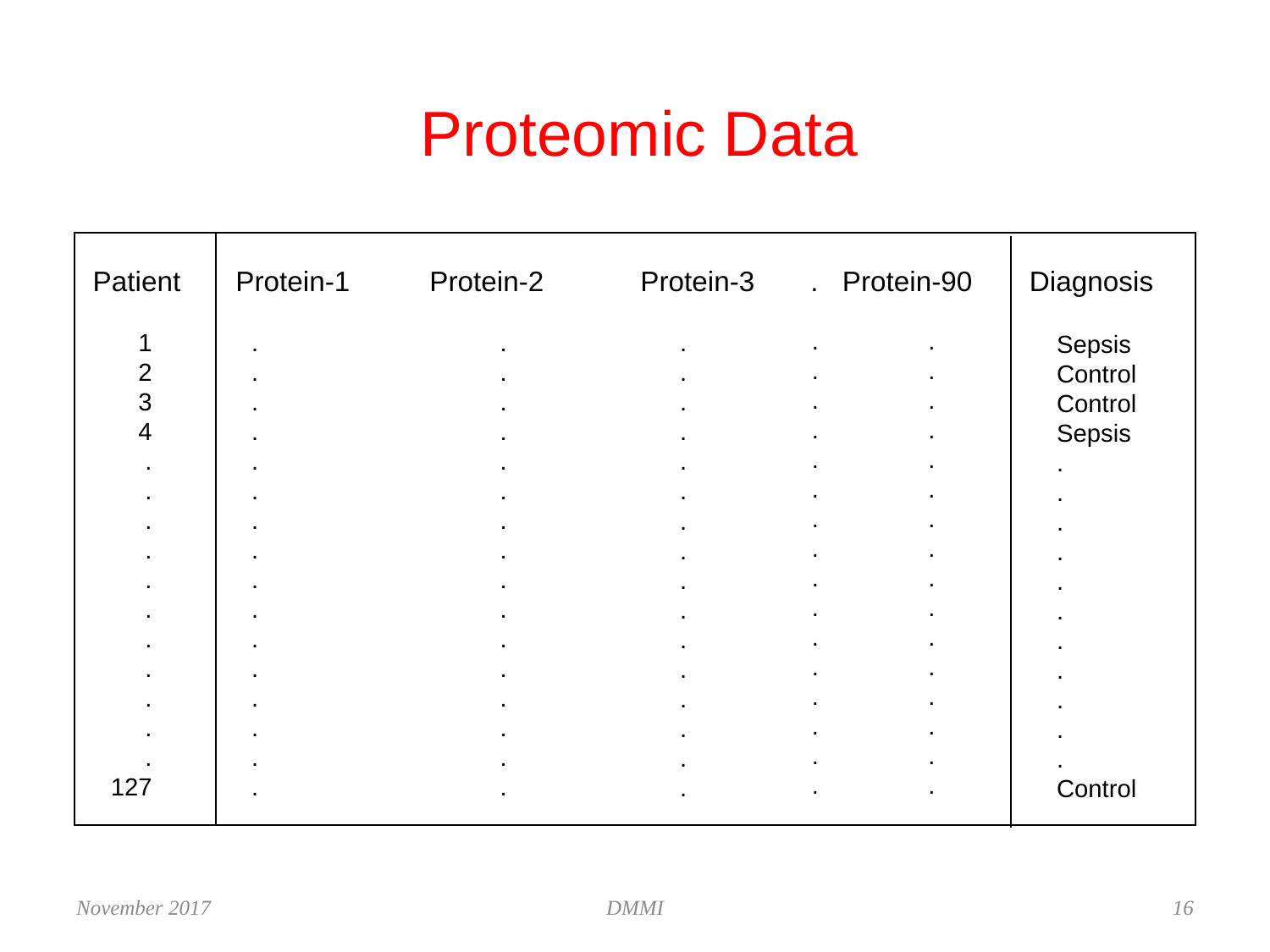# Sample Characteristics (n=127)

| <b>Variable Description</b>                                       | <b>Statistics</b>                                |
|-------------------------------------------------------------------|--------------------------------------------------|
| Birth weight (grams): median (Q1,Q3)                              | 895 (718,1145)                                   |
| Gestational age (weeks): median (Q1,Q3)                           | 27(25,29)                                        |
| Maternal age: median (Q1,Q3)                                      | 26 (21,32)                                       |
| Male: $n$ $%$                                                     | 62 (49%)                                         |
| Sepsis negative: n (%)                                            | 88 (69%)                                         |
| Race (White): $n$ (%)<br><b>Black</b><br><b>Others</b><br>Unknown | 88 (69%)<br>21 (16.5%)<br>17 (13.5%)<br>$1(1\%)$ |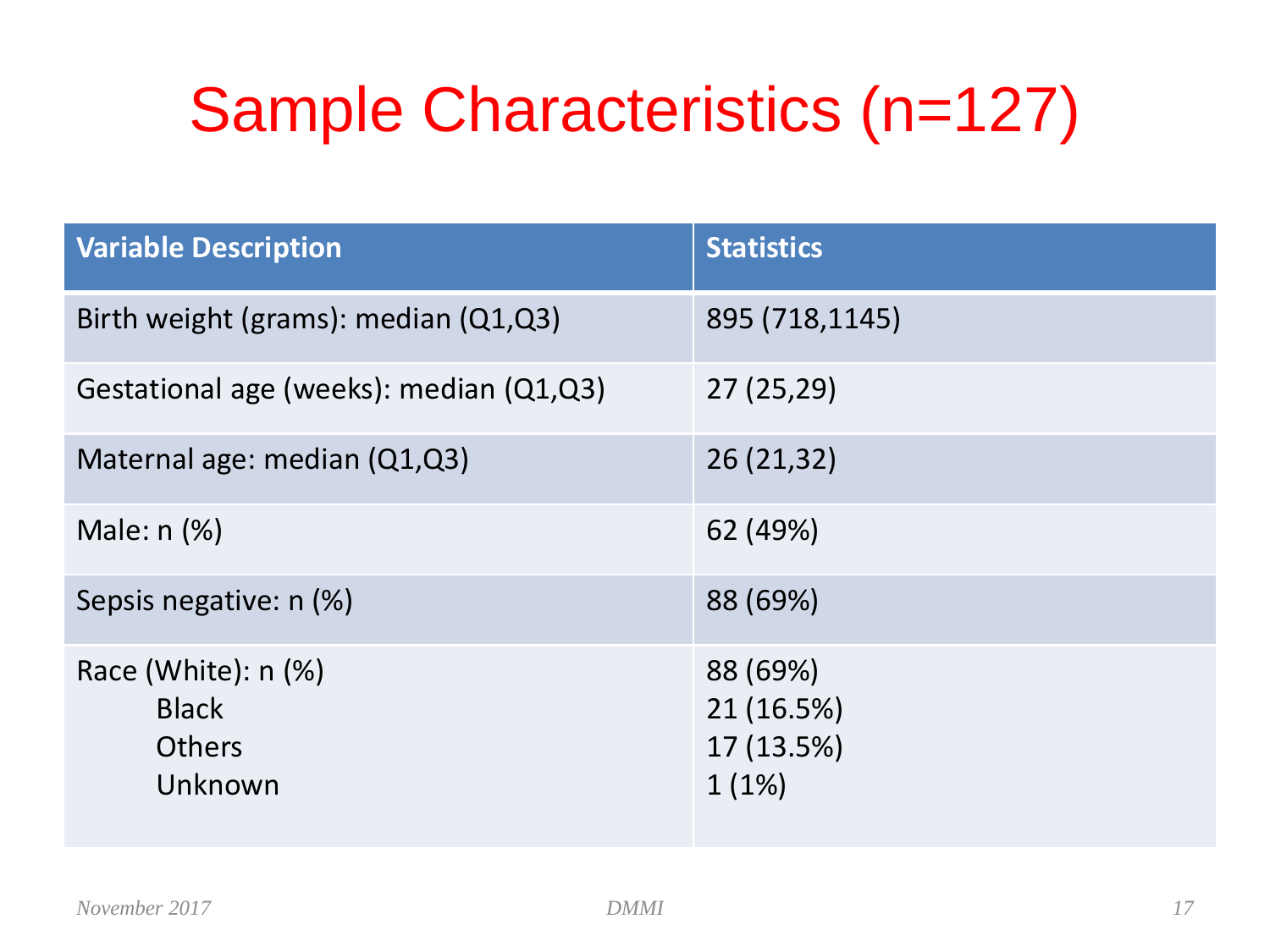#### Neonatal Sepsis Data: Output of BLCD

| <b>Cause</b> | <b>Effect</b>  | <b>Plausible</b>      |
|--------------|----------------|-----------------------|
| 1. A2Macro   | <b>CK-MB</b>   | $\boldsymbol{\gamma}$ |
| 2. IL-15     | A2Macro        | $\boldsymbol{P}$      |
| 3. IL-15     | Thrombopoietin | $\boldsymbol{P}$      |
| 4. IL-15     | $IL-5$         | $\boldsymbol{\gamma}$ |
| 5. CK-MB     | Myoglobin      | $\boldsymbol{P}$      |
| 6. CD40-L    | <b>TBG</b>     | $\boldsymbol{P}$      |
| 7. A2Macro   | Fibrinogen     | $\boldsymbol{\gamma}$ |
| 8. TNFR2     | <b>CRP</b>     | Yes                   |
| 9. IL-15     | IL-12p40       | Yes                   |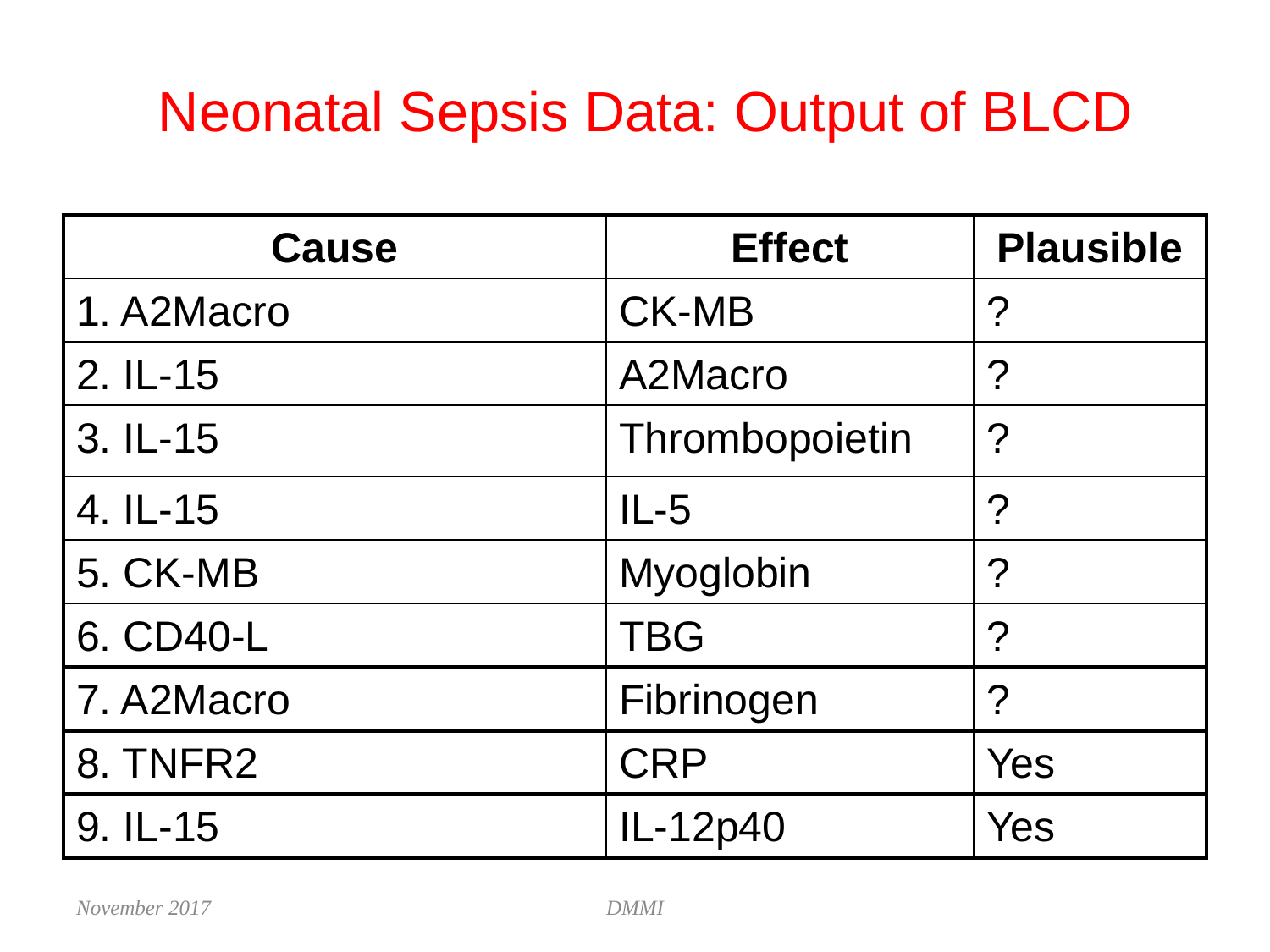#### Neonatal Sepsis Data: Evaluation Based on Published Literature

- TNFR2 causally influencing CRP is supported by literature with TNFR2 becoming upregulated prior to CRP [2]
- IL-15 causally influencing IL-12p40 is also supported by literature [3]

[2] Doellner H, Arntzen KJ, Haereid PE, Aag S, Brubakk A-M, Austgulen R. Increased serum concentrations of soluble tumor necrosis factor receptors p55 and p75 in early onset neonatal sepsis. Early human development 1998;52(3):251-61 [3] Parayath KE, Harrison TS, Levitz SM. Effect of interleukin (IL)-15 priming on IL-12 and interferon-γ production by pathogen-stimulated peripheral blood mononuclear cells from human immunodeficiency virus-seropositive and-seronegative donors. Journal of Infectious Diseases 2000;181(2):733-36

*November 2017 DMMI 19*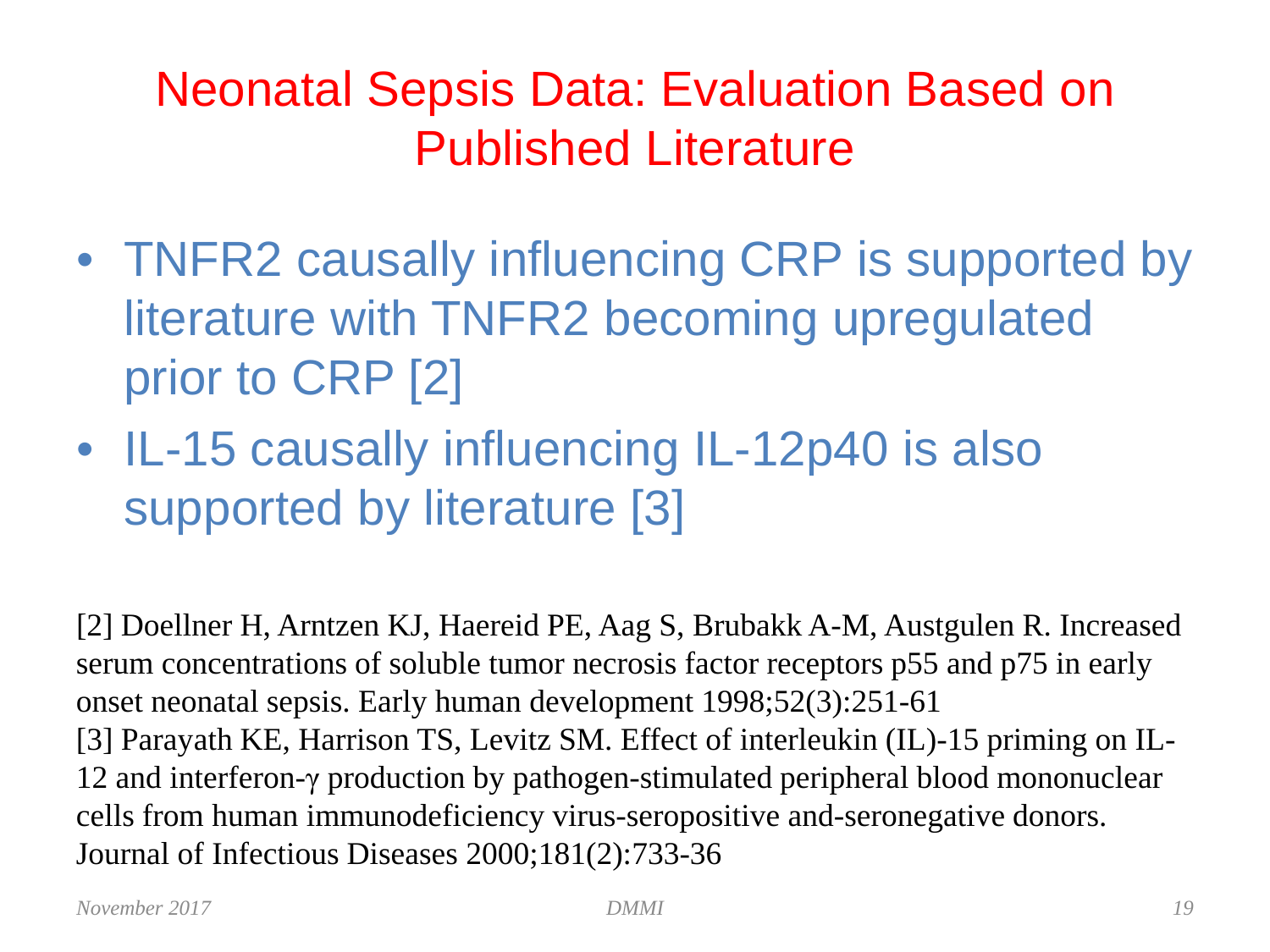## Pediatric Infection Biomarkers Dataset

- Study sample
	- 1655 children were enrolled over a period of ten years from Kenya
	- First visit before the age of 14 months
	- Follow up post enrollment for 36 months
	- Protein biomarkers using 25-plex human inflammatory array from day 0 available for 369 children

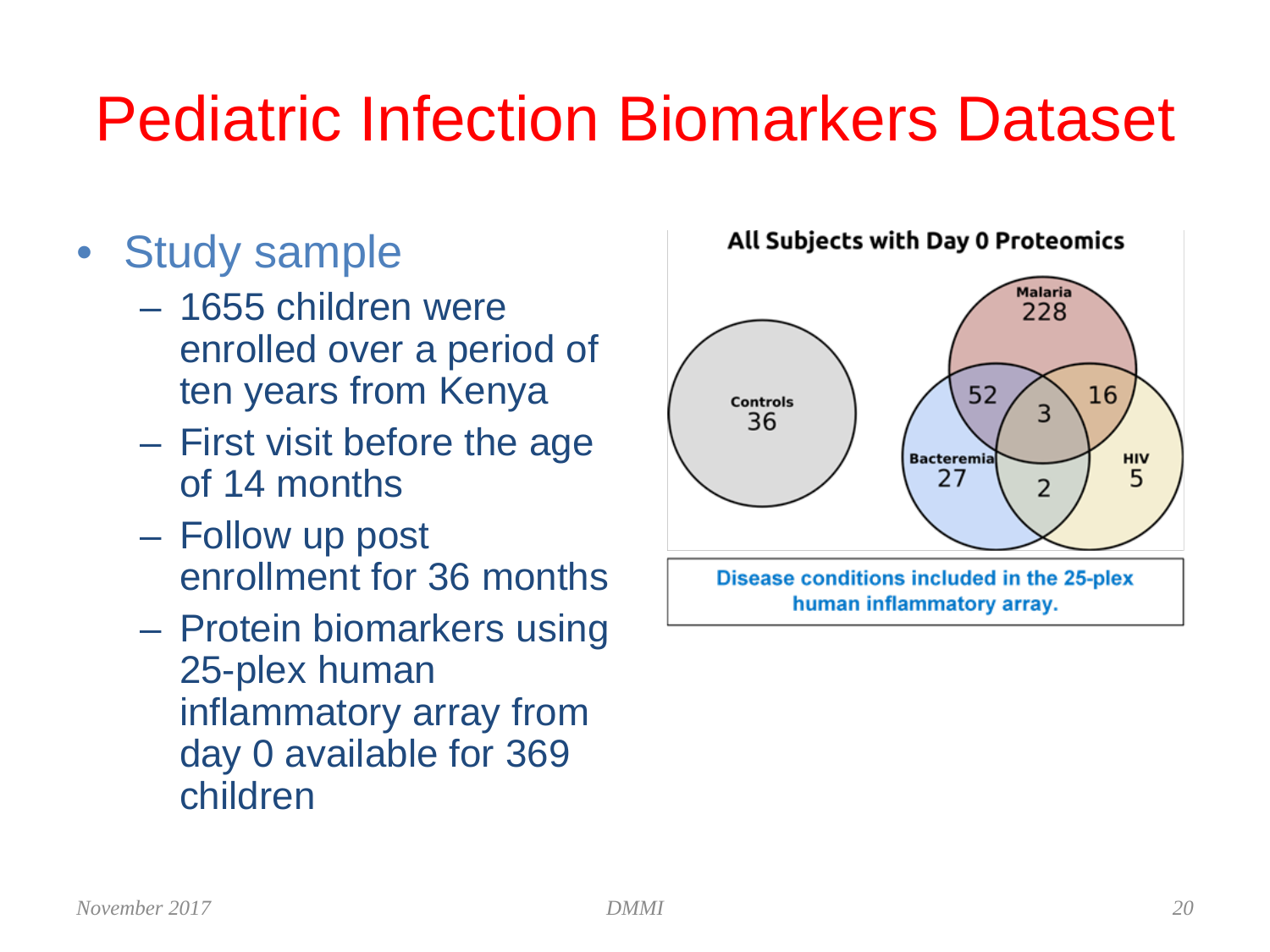#### Pediatric Infections Data: Output of BLCD

| <b>Cause</b> | <b>Effect</b> | <b>Plausible</b>  |
|--------------|---------------|-------------------|
| $1.1L-4$     | $L-2R$        | Yes               |
| $2.IL-4$     | Eotaxin       | Yes               |
| $3.1L-4$     | MCP-1         | Yes               |
| 4. IFN-a     | $IP-10$       | Yes               |
| 5. MIP-1B    | IL-1Ra        | ?                 |
| 6. MIP-1B    | $IL-5$        | ?                 |
| 7. MIP-1B    | $IL - 7$      | $\mathbf{\Omega}$ |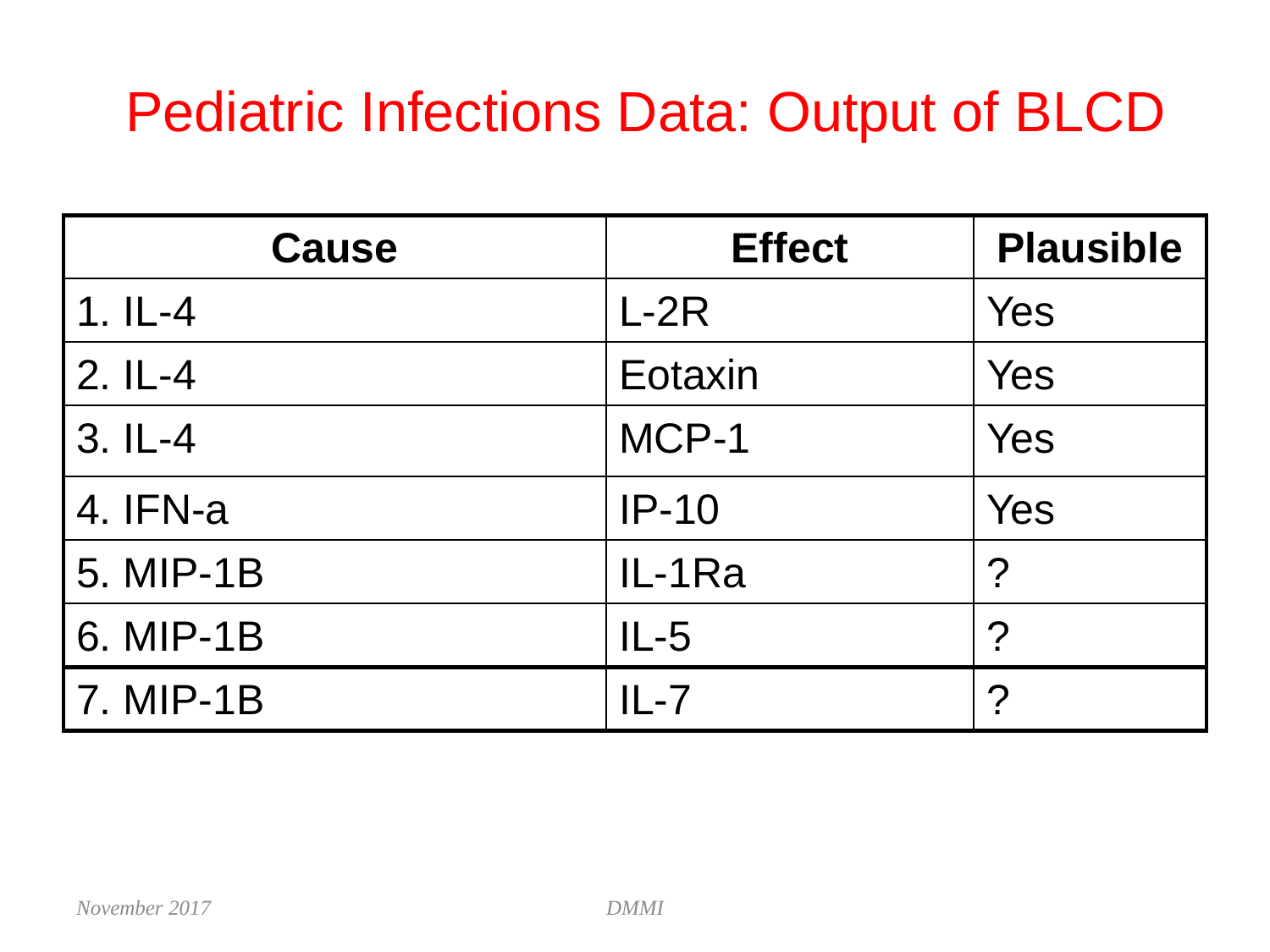#### Pediatric Infections Data: Evaluation Based on Published Literature

- The first four relationships are biologically meaningful [4]
- The "causal" relationship between MIP-1B and IL-1Ra, IL-5, IL-7 need further investigation

[4] Perkins DJ, Were T, Davenport GC, Kempaiah P, Hittner JB, Ong'echa JM. Severe malarial anemia: innate immunity and pathogenesis. International journal of biological sciences 2011;7(9):1427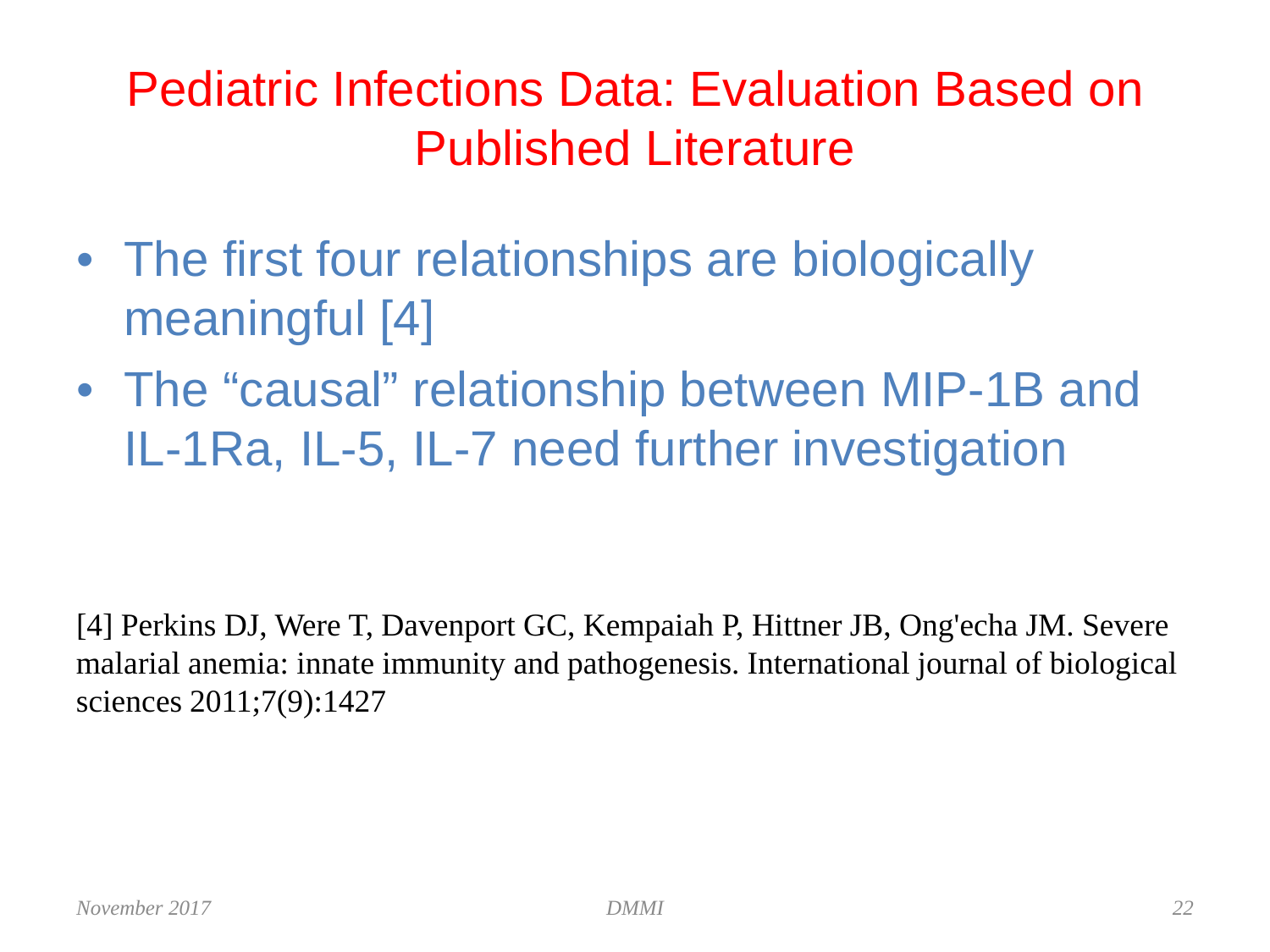## **Limitations**

- The method assumes a directed acyclic graph structure as causal models.
- We can discover only causal relationships represented in nature as Y structures.
- Evaluation done on only two biomedical datasets.
- Hidden variables modeled implicitly.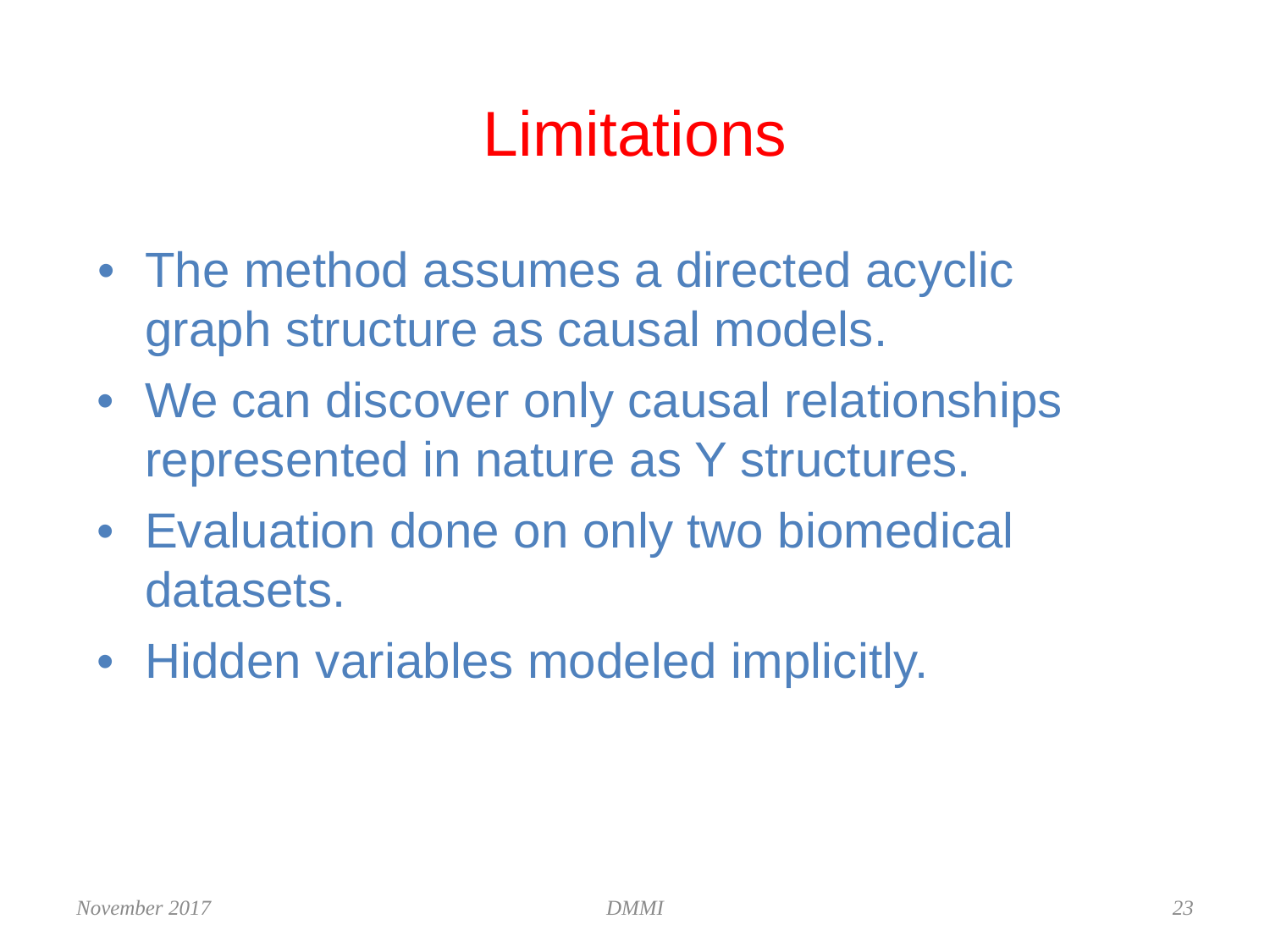## Future Work

- Using causal discovery methods to generate clinical practice guidelines from data
- Discovering causal influences from large biomedical datasets
- Mechanistic modeling of other disease linked biomarkers
- Causal discovery from temporal data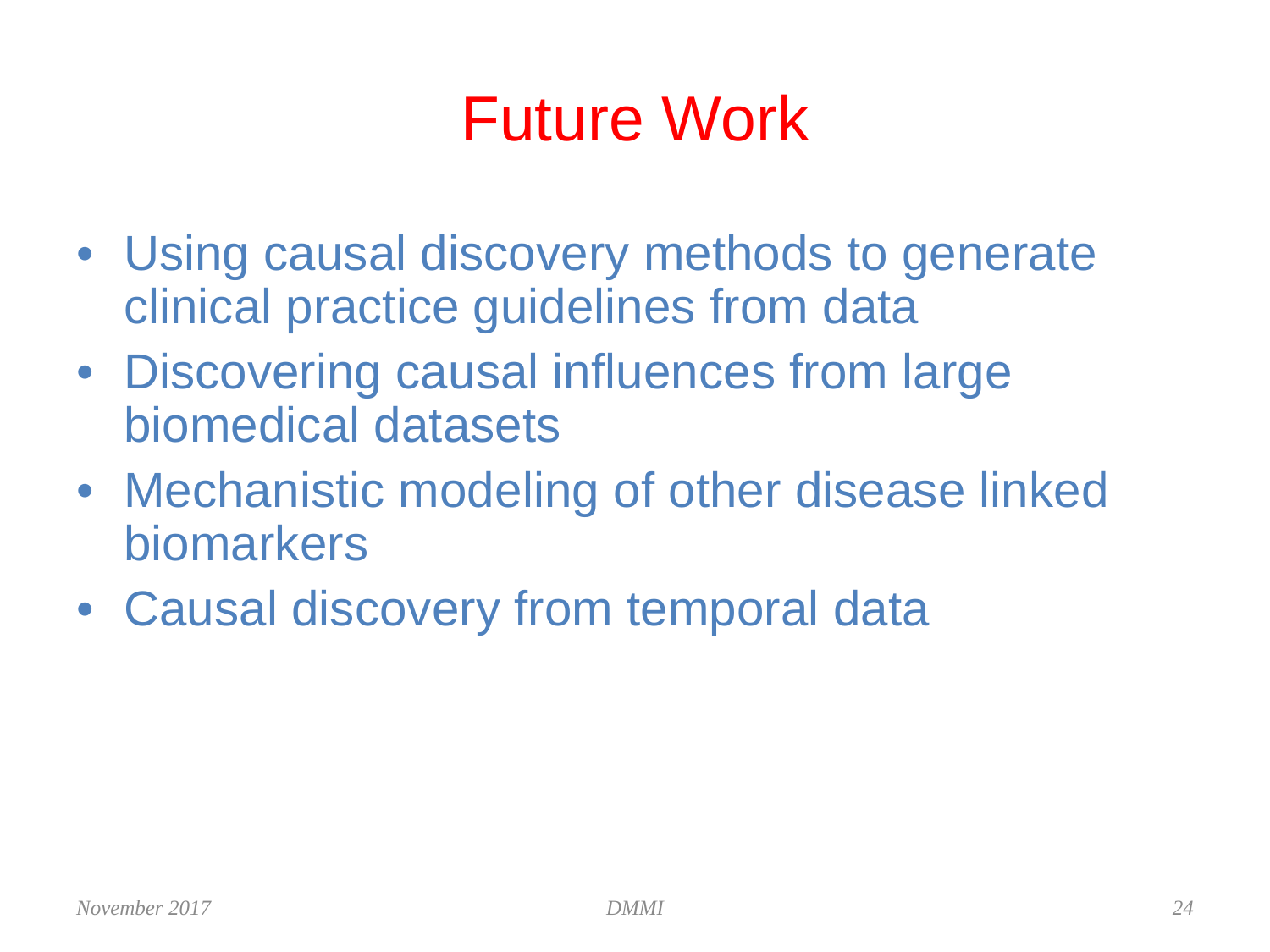# Acknowledgements

#### **Causal Modeling Methods**

- Collaborators
	- Greg Cooper
	- Peter Spirtes
	- Alex Statnikov
	- Yukun Chen

#### **Causal Modeling Studies**

- Collaborators
	- Robin Ohls
	- DJ Perkins
	- Cristian Bologa
	- Daniel Cannon

#### Funding

- Thrasher foundation (PI Ohls)
- CTSC Pilot Neonatal Sepsis (PI Mani)
- CTSC Pilot Pediatric Infections (PI Mani)

#### Thanks!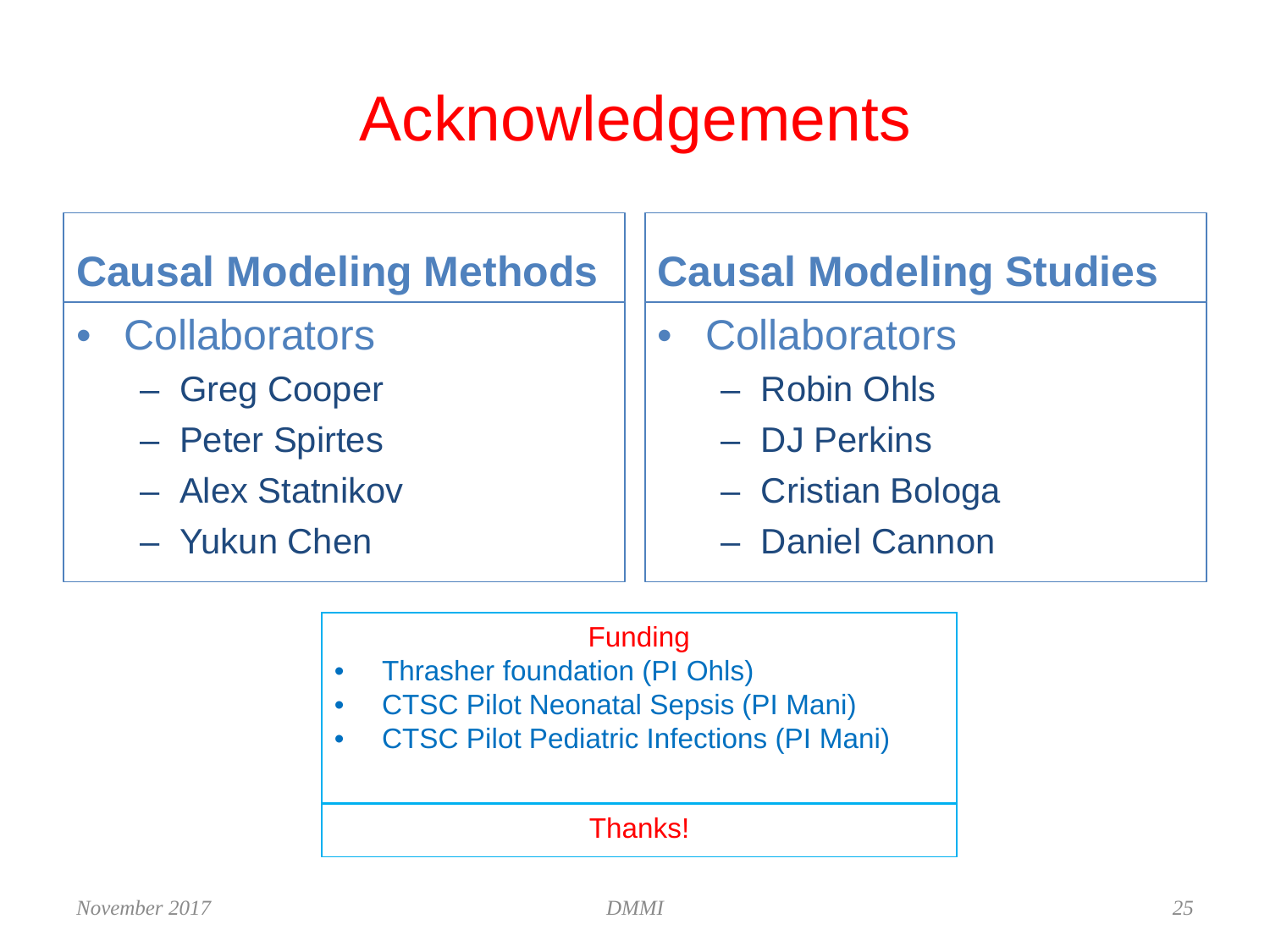#### Questions?? Comments!!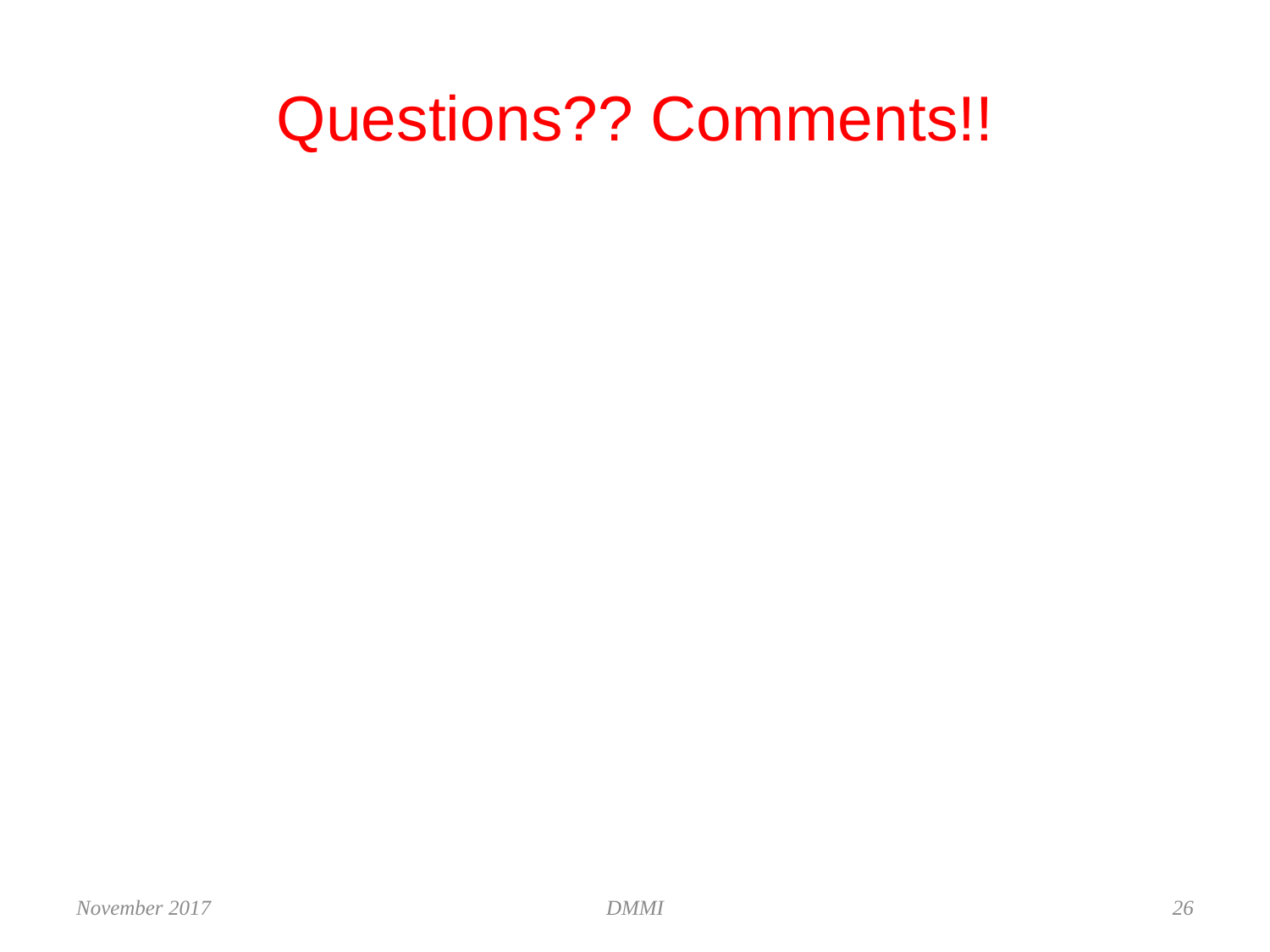#### Learning CBNs: Bayesian Scoring of Models

• We can derive the posterior probability of a BN structure  $B<sub>S</sub>$ as follows:

$$
P(B_S | D) = \frac{P(B_S, D)}{P(D)} = \frac{P(B_S, D)}{\sum_{B_S} P(B_S, D)}
$$

$$
P(B_S, D) = P(B_S) \int P(D | B_S, \theta_{B_S}) P(\theta_{B_S} | B_S) d\theta_{B_S}
$$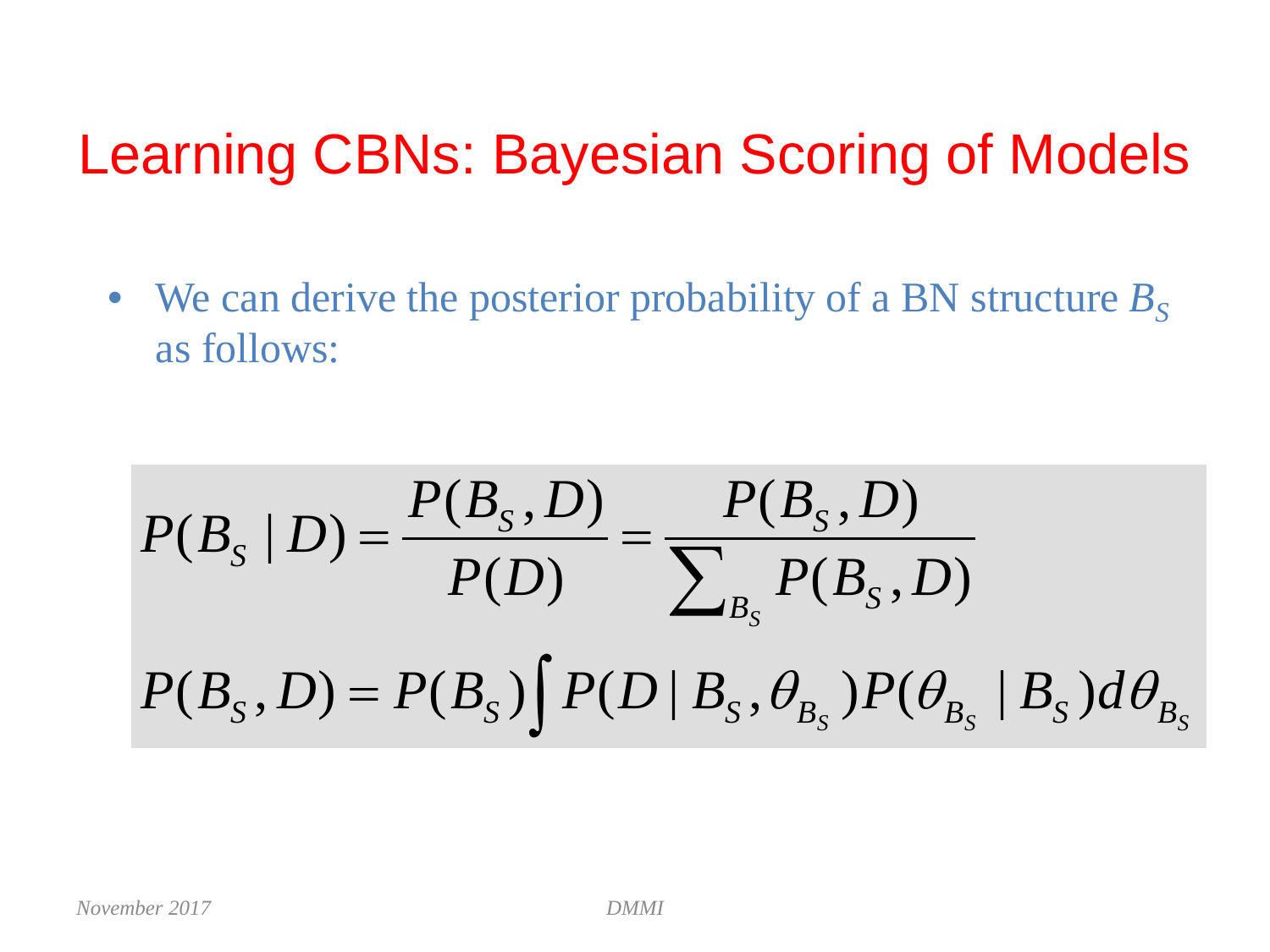#### Learning CBNs: BDe Scoring Measure

$$
P(B_S, D) = P(B_S) \prod_{i=1}^n \prod_{j=1}^{q_i} \frac{\Gamma(\alpha_{ij})}{\Gamma(\alpha_{ij} + N_{ij})} \prod_{k=1}^{r_i} \frac{\Gamma(\alpha_{ijk} + N_{ijk})}{\Gamma(\alpha_{ijk})}
$$

where :

 $P(B<sub>S</sub>)$  is the prior probability of the CBN  $B<sub>S</sub>$ .

*n* is the number of nodes in the CBN.

 $\Gamma$  is the gamma function.

 $q_i$  is the number of unique instantiations of the parents of node *i* in database

*D*. If node *i* has no parents, then  $q_i = 1$ .

 $r_i$  denotes the number of discrete values of node *i*.

of *i* have the instantiation denoted by  $j$ .  $N_{ijk}$  is the number of instances in  $D$  that node *i* has value  $k$  and the parents

- instantiation denoted by *j*.  $N_{ij}$  is the number of instances in  $D$  that the parents of node *i* have the
- $\alpha_{ij}$  and  $\alpha_{ijk}$  represent prior sample sizes.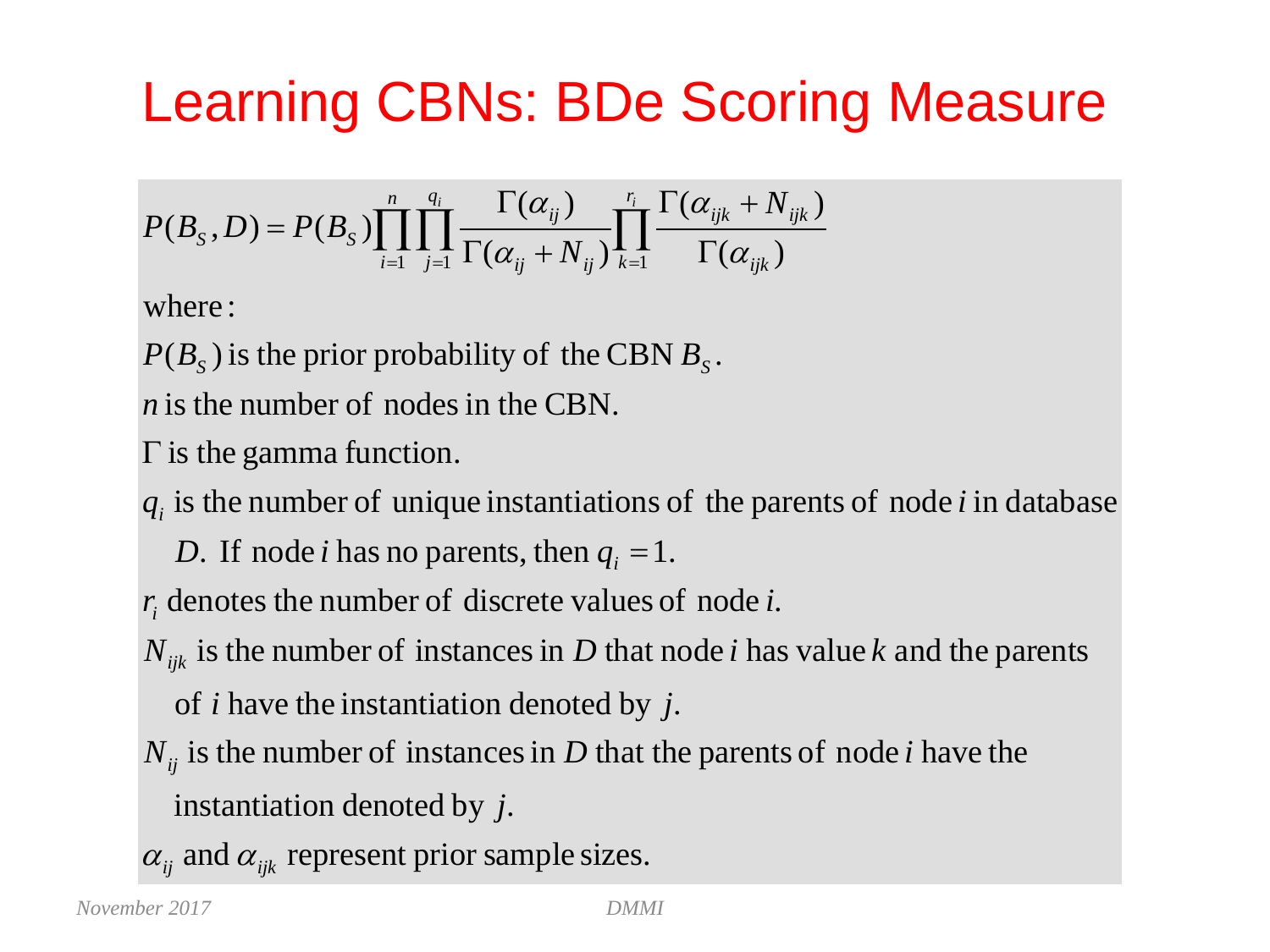#### Neonatal Sepsis Potential Protein Biomarkers

| Adiponectin<br>1.              | 31. Glutathione S-Transferase | 61. Lymphotactin          |
|--------------------------------|-------------------------------|---------------------------|
| 2.<br>Alpha-1 Antitrypsin      | 32. GM-CSF                    | 62. MCP-1                 |
| 3.<br>Alpha-2 Macroglobulin    | 33. Growth Hormone            | 63. MDC                   |
| Alpha-Fetoprotein<br>4.        | 34. Haptoglobin               | 64. MIP-1alpha            |
| Apolipoprotein A1<br>5.        | 35. ICAM-1                    | 65. MIP-1beta             |
| Apolipoprotein CIII<br>6.      | 36. IFN-gamma                 | 66. MMP-2                 |
| Apolipoprotein H<br>7.         | 37. IgA                       | 67. MMP-3                 |
| Beta-2 Microglobulin<br>8.     | 38. IgE                       | 68. MMP-9                 |
| <b>BDNF</b><br>9.              | 39. IGF-1                     | 69. Myeloperoxidase       |
| 10. C Reactive Protein         | 40. IgM                       | 70. Myoglobin             |
| 11. Calcitonin                 | 41. IL-10                     | 71. PAI-1                 |
| 12. Cancer Antigen 125         | 42. IL-12p40                  | 72. PAPP-A                |
| 13. Cancer Antigen 19-9        | 43. IL-12p70                  | 73. PSA-Free              |
| 14. Carcinoembryonic Antigen   | 44. IL-13                     | 74. Prostatic Acid        |
| 15. CD40                       | 45. IL-15                     | Phosphatase               |
| 16. CD40 Ligand                | 46. IL-16                     | 75. RANTES                |
| 17. Complement 3               | 47. IL-18                     | 76. Serum Amyloid P       |
| 18. Creatine Kinase-MB         | 48. IL-1alpha                 | 77. SGOT                  |
| 19. EGF                        | 49. IL-1beta                  | 78. SHBG                  |
| 20. EN-RAGE                    | 50. IL-1ra                    | 79. Stem Cell Factor      |
| 21. ENA-78                     | 51. IL-2                      | 80. Thrombopoietin        |
| 22. Endothelin-1               | 52. IL-3                      | 81. TSH                   |
| 23. Eotaxin                    | 53. IL-4                      | 82. Thyroxine Binding     |
| 24. Erythropoietin             | 54. IL-5                      | Globulin                  |
| 25. Factor VII                 | 55. IL-6                      | 83. TIMP-1                |
| 26. Fatty Acid Binding Protein | 56. IL-7                      | 84. Tissue Factor         |
| 27. Ferritin                   | 57. IL-8                      | 85. TNF RII               |
| 28. FGF basic                  | 58. Insulin                   | 86. TNF-alpha             |
| 29. Fibrinogen                 | 59. Leptin                    | 87. TNF-beta              |
| 30. G-CSF                      | 60. Lipoprotein (a)           | 88. VCAM-1                |
|                                |                               | 89. VEGF                  |
|                                |                               | 90. von Willebrand Factor |